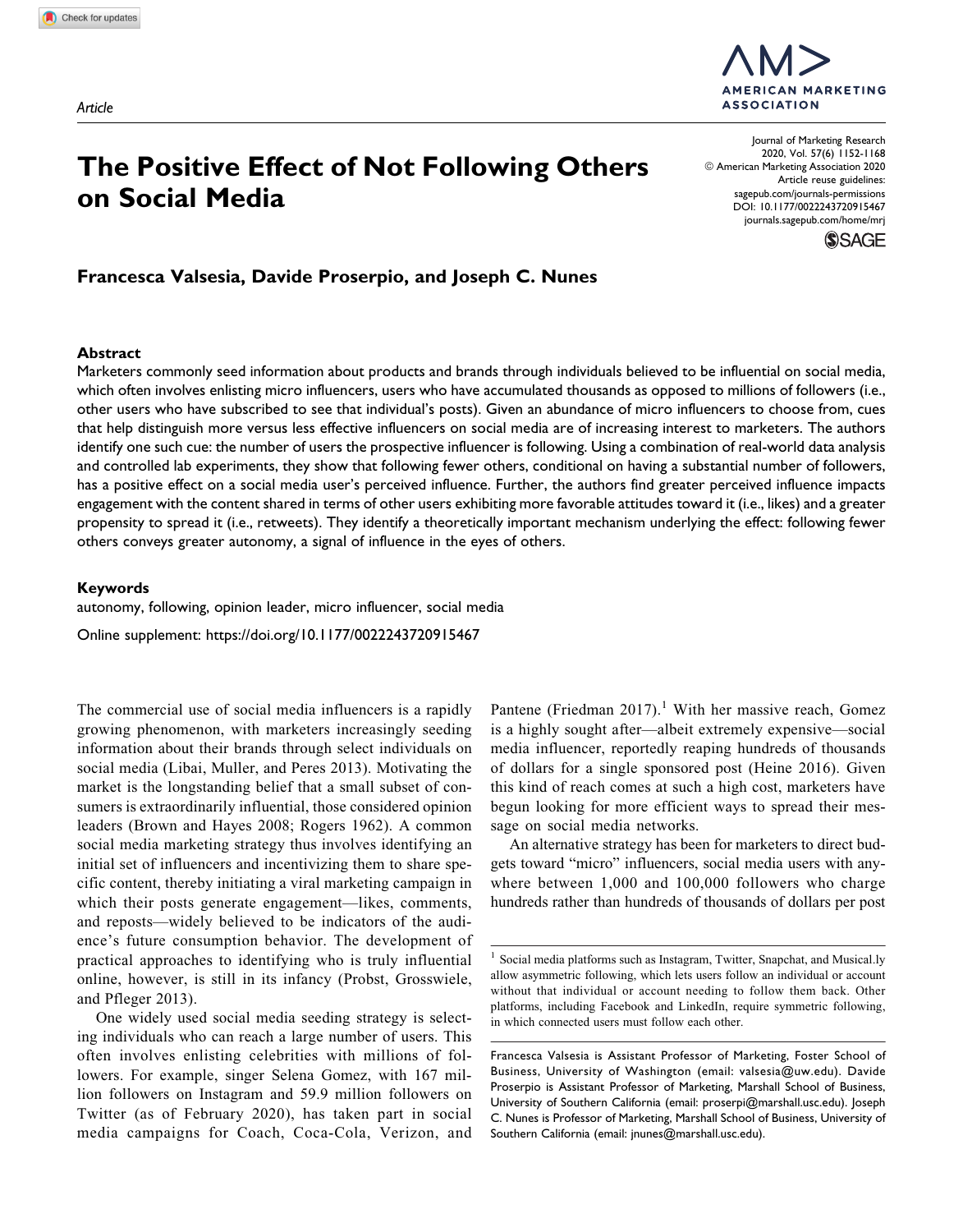(Barker 2017). Micro influencers share content daily about everything from bass fishing to bass guitars and are considered an effective way to reach a specific target market. Consider, for example, competitive bass fisherman Randy Howell (@theRandyHowell) who, as of February 2020, had 33,606 followers on Twitter. With an audience presumably composed of fishing aficionados, at that time he promoted brands such as Lowrance 3D fish finders, Power-Pole boats, and Pelican marine coolers. Another competitive bass fisherman, Mark Zona (@MarkZonaFishing), had 36,276 followers at that time and promoted Strike King fishing lures, Daiwal reels, and Bass Mafia bait boxes. Zona had approximately the same "reach" as Howell. What distinguishes the two?

This question is of growing concern to marketers wrestling with the question of who among an ever-expanding assortment of candidate social media influencers to sponsor (Momtaz, Aghaie, and Alizadeh 2011; Nejad, Sherrell, and Babakus 2014). Pragmatically speaking, a survey of marketing practitioners finds that selecting the "right" influencer is the biggest challenge in working with influencers online (Simpson 2016). Returning to the aforementioned fishermen, one obvious distinction stands out; in February 2020, Howell was following 11,513 users on Twitter, while Zona was following a mere 155. This comparison introduces the central question addressed in this research: Is there value in considering the number of other social media platform users someone is following (henceforth referred to simply as following)? In other words, does following tell us anything about how influential a social media user might be?

The premise of this work is that a substantial number of social media users will attend to these numbers and that this can have meaningful downstream consequences. We show that the number of people a user is following on social media affects how other users respond to the content the user shares. More specifically, we observe that social media users are more engaged (in terms of likes and retweets) with content shared by those who follow fewer others. This phenomenon is due, at least in part, to the fact that people interpret following fewer others as a signal that the user is less susceptible to outside influence and thus more autonomous. Given that one's own influence is often negatively correlated with one's susceptibility to the influence of others (Aral and Walker 2012; Iyengar, Van den Bulte, and Valente 2011), it stands to reason that someone perceived as more autonomous would also be perceived as more influential. In turn, being perceived as influential matters for engagement because, as Rogers and Cartano (1962, p. 439) note, people's perception of someone's influence is in large part "actually what affects behavior."

By documenting how following serves as a cue of influence, this research contributes to the literature in four important ways. First, theoretically, we answer the call for further research on the causal mechanisms of social influence online (Aral 2011) as well as add to the literature examining characteristics of influentials (Kopller 1984; Rogers and Shoemaker 1971). We do so by identifying a previously unstudied characteristic driving perceptions and behavioral responses to influencers: perceptions of autonomy. We leverage the idea of a "two-step flow of communication" (Katz and Lazarsfeld 1955) that implies communication flows from a source to opinion leaders, who then pass it on to others in the social system. In an age with unlimited sources of information online, we find that having too many sources in step one is associated with less perceived influence—and thus less engagement—in step two. Importantly, in doing so, we bridge two related yet distinct approaches used to study influence: an individual-based approach of identifying personal characteristics of influentials (i.e., autonomy) with a network-based approach of identifying sociometric measures of influence (following, or out-degree centrality).

Second, we contribute to an emerging literature on informative cues and inference making in digital environments (Berger and Barasch 2018; Grewal and Stephen 2019; Li, Chan, and Kim 2018; Ranganathan 2012). Digital environments often present significant ambiguity, which drives the use of contextual cues in online decision making and opinion formation (Ranganathan 2012). As social media is absorbing an increasing amount of social interaction, it is important to understand how what individuals do online signals aspects of the self to others. We find that following fewer others on a social media platform is an effective cue of an individual's autonomy and, thus, influence.

A third contribution of this research is to add to a nascent body of work investigating the positive signaling effects associated with being viewed as autonomous, or acting according to one's own inclinations (Bellezza, Gino, and Keinan 2014; Warren and Campbell 2014). Lacking direct access to the internal states of others, observation is the primary way in which people make inferences about others' autonomy (Ryan and Connell 1989). Following, an easily observable characteristic of social media users, signals autonomy and drives important downstream consequences.<sup>2</sup>

Finally, this work documents the value of incorporating following as a useful criterion for screening influencers, and micro influencers in particular. Given the latter are defined in part by their limited reach (i.e., number of followers), identifying additional indicators of influence is especially important and makes a substantive contribution to the field.<sup>3</sup> A review of 40 recognized influencer identification platforms revealed that only three included following as a criterion they publicize to prospective clients to compare micro influencers (see details in the Web Appendix). If following is useful in assessing social media influencers (henceforth referred to as "influencers"), it does not appear to be widely known or endorsed by practitioners.

 $2$  Table A1 in the Web Appendix provides a brief summary of related research on identifying influentials, informative cues in inference making in digital environments, and the positive signal effects of autonomy.

Table A2 in the Web Appendix provides a brief summary of related research on social media influencers drawn from marketing's top journals.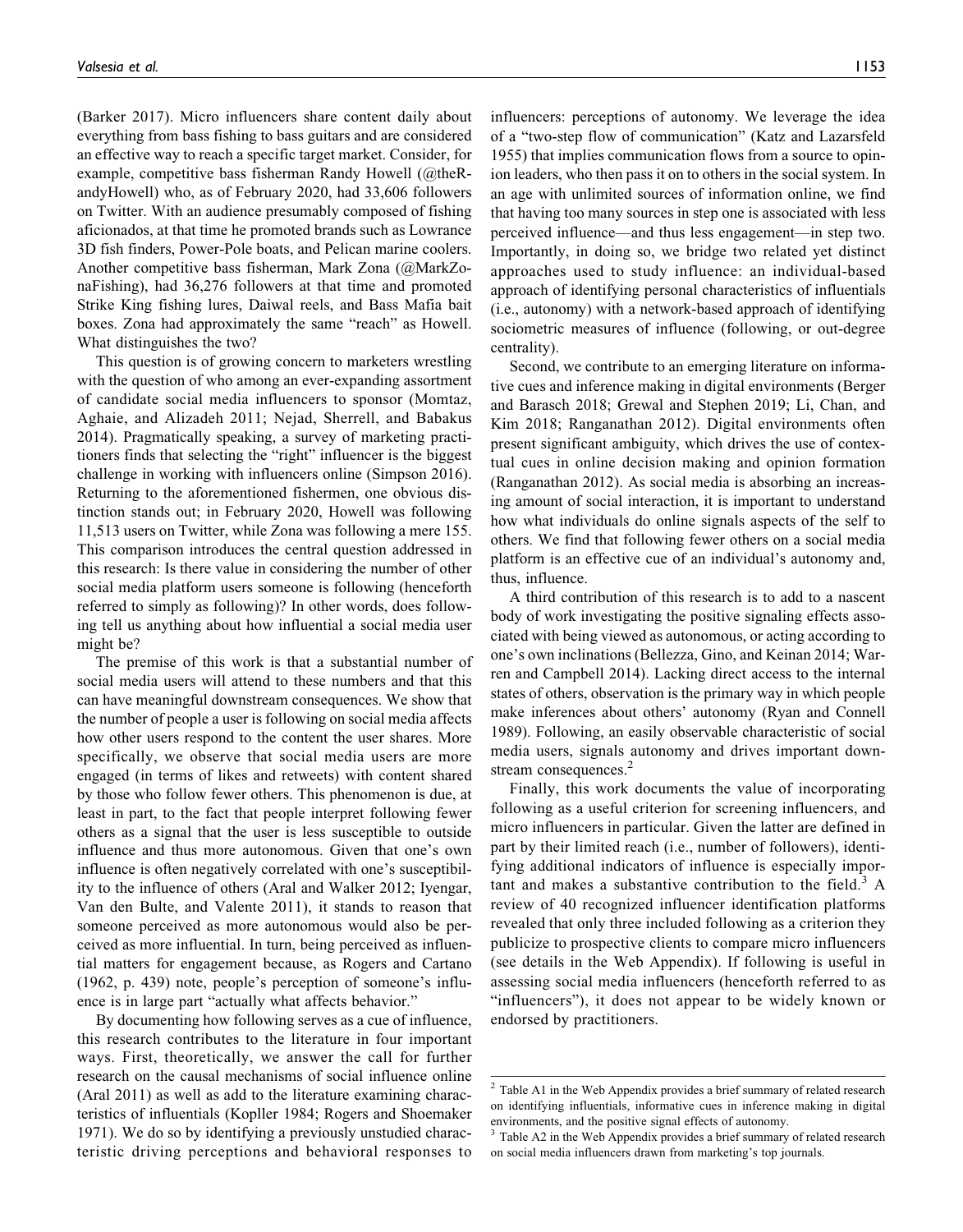## **Relevant Literature**

# *Influentials*

Influentials, or opinion leaders, are people who exert an extraordinary amount of influence on the attitudes and behaviors of others (Katz and Lazarsfeld 1955; Merton 1968). Marketing researchers have directed a great deal of attention toward studying these individuals partly because they believe that what influencers have to say affects what others purchase (Rogers and Cartano 1962) and ultimately a product's success or failure (Rogers 1962). While the literature on peer-to-peer influence and opinion leadership is vast and dates back more than a half century, two broad streams of research are of particular interest here: studies investigating (1) characteristics of influentials and (2) how to identify who is in fact influential.

First, an important characteristic of influentials is what type of information they transmit and in what domain their influence is exerted. Some literature suggests that opinion leaders focus on specific topics, thereby being "monomorphic" (Engel, Kollat, and Blackwell 1968; Jacoby 1974). However, other literature shows that opinion leaders' influence can extend to a variety of (sometimes unrelated) topics, which is characteristic of being "polymorphic" (King and Summers 1970; Marcus and Bauer 1964; Myers and Roberston 1972). By their nature, micro influencers typically start out being monomorphic and later evolve into being polymorphic as their popularity grows (e.g., sharing makeup advice initially and then branching out to fashion advice as well).

In addition to identifying the boundaries of their influence, extensive research has examined the personal characteristics that make someone an opinion leader (see Keller and Berry 2003 for a review). Considering demographic characteristics, according to Weimann et al. (2007), influentials can be found at every social level, across the sexes, and in all professions and age groups. This heterogeneity is consistent with what one might expect for micro influencers online. Research has also shown expertise is often an antecedent of opinion leadership (Grewal, Mehta, and Kardes 2000) and that innovative consumers are more likely to be opinion leaders than consumers with conservative characteristics (Ruvio and Shoham 2007). Importantly, we show that following fewer others affects perceptions of autonomy, but neither perceived expertise nor innovativeness.

A second broad stream of research has focused less on understanding characteristics of an opinion leader and more on how to identify influential consumers. The literature documents a number of approaches (see Weimann et al. 2007). One popular method historically has been self-designation, which has contributed to the development of various opinion leadership scales (Childers 1986; Flynn, Goldsmith, and Eastman 1996; King and Summers 1970; Rogers and Cartano 1962). More recently, as consumers have become progressively more interconnected on social media, a different approach has increased in prominence, one that focuses on analyzing the structure of a network.

# *Social Networks and Influence*

One way to identify influentials within a network is to apply sociometric techniques to capture relationships between members of the social system. Conventional wisdom suggests that highly connected nodes within a network should disproportionally contribute to the spread of information and thus promote product adoption. Consequently, researchers have proposed a variety of measures of network centrality (see Muller and Peres 2019 for a review), and studies show that influence is often more strongly associated with network centrality than commonly used self-reports of opinion leadership (Iyengar, Van den Bulte, and Valente 2011).

Work comparing seeding strategies based on centrality supports seeding well-connected people. For example, using controlled field experiments, Hinz et al. (2011) compare different seeding strategies and find that seeding "hubs," individuals connected with many others (i.e., high degree centrality), is the most successful strategy; however, the authors note this is because of hubs' extensive reach rather than because these individuals are more persuasive. What this suggests, and the opening example involving Selena Gomez illustrates, is that relying on expansive reach (i.e., number of followers) alone can be inefficient and considering which well-connected people are more or less influential is important. This led us to investigate an additional, alternative cue for influence within a social network—following. In doing so, we distinguish between two network characteristics, the number of inbound links (followers, or in-degree centrality) and outbound links (following, or out-degree centrality), as separate indicators of influence, each informative in its own right.

# *Following Others as a Cue of Autonomy and Influence*

In the absence of complete information, consumers often rely on signals, or cues, to make inferences that allow them to form opinions and make decisions (Huber and McCann 1982). We propose the number of other users someone is following is one such cue, one that signals autonomy. Autonomy refers to the extent to which people act in alignment with their values, unaffected by others' influence (Brehm 1993; Deci and Ryan 1985, 2000; Ng 1980; Schwartz 1992). In the marketing literature, autonomy has been defined as "a willingness to pursue one's own course irrespective of the norms, beliefs, and expectations of others" (Warren and Campbell 2014, p. 544).

Past research supports the idea that individuals care a great deal about being perceived as autonomous, to the point that "people are more concerned with managing the impression of autonomy than they are with actually maintaining autonomy" (Baer et al. 1980, p. 416). Moreover, it is particularly important to influentials that they are viewed as formulating their own opinions unadulterated by the influence of others (Dworkin 1988). This is consistent with findings that influence is often negatively correlated with one's susceptibility to the influence of others (Aral and Walker 2012; Iyengar, Van den Bulte, and Valente 2011) and may help explain why, in the United States,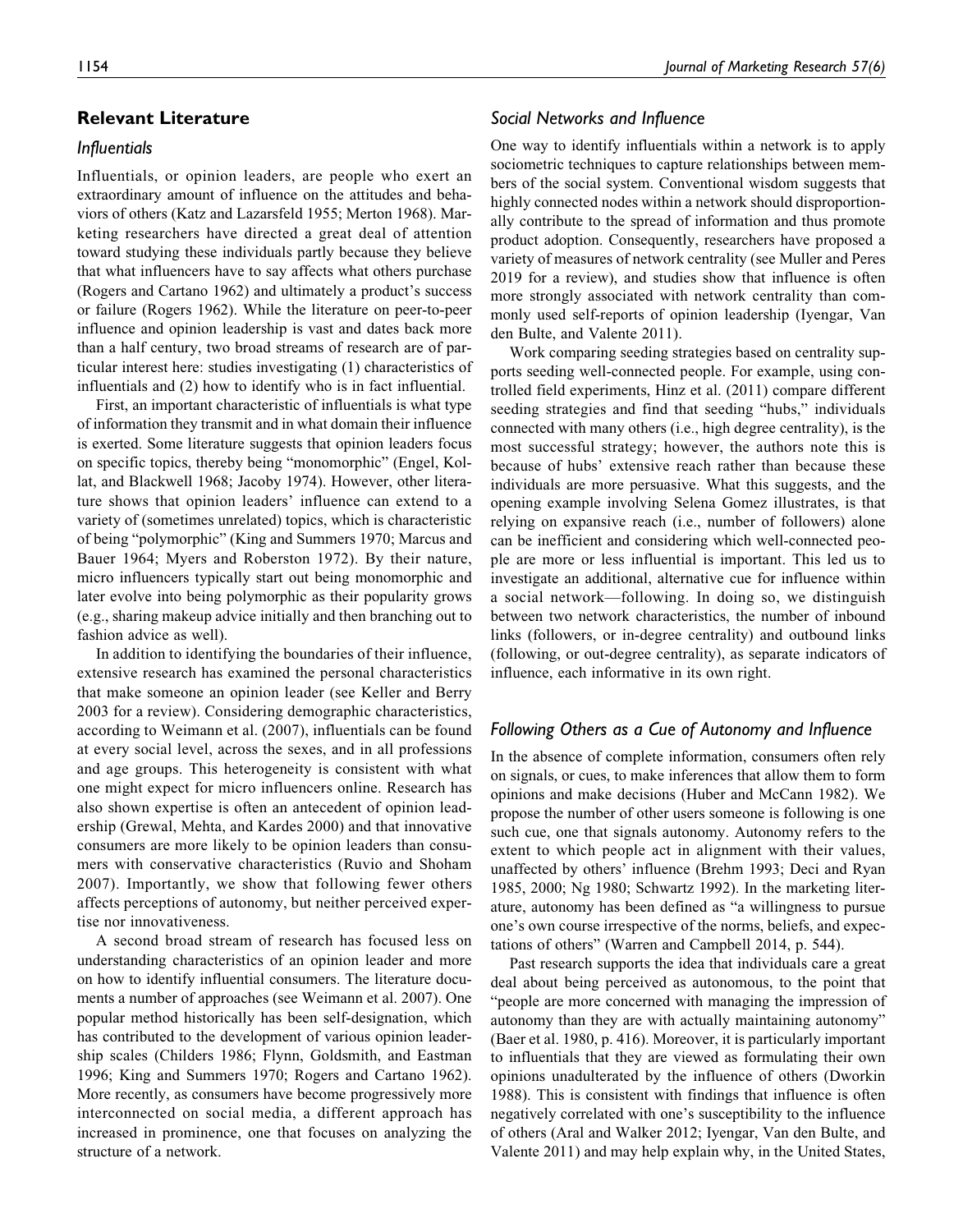the idea of being autonomous is aspirational (Markus and Schwartz 2010) while being easily influenced by others is not (Jetten, Hornsey, and Adarves-Yorno 2006). In this work, we propose that following others on social media affects the extent to which someone is perceived to be autonomous, which in turn affects perceptions of being influential.

# **The Current Research**

To summarize our theorizing, we propose that following can be an important cue that helps distinguish more versus less effective influencers on a social media platform, at least partly because individuals view those following fewer others as more autonomous. Given the naturally occurring negative correlation between one's own influence and one's susceptibility to the influence of others, we propose that other users infer more autonomous individuals are also more influential. Importantly, we propose this inferential process has important implications for marketers in that following fewer others can have significant downstream consequences in terms of social media engagement. By viewing certain users as more influential at the onset, consistent with theories of social influence (Salganik, Dodds, and Watts 2006), we propose other users are more likely to engage with content they post in terms of both likes and retweets (as well as click-throughs when a link is available). A schematic of our conceptual model along with how each study supports the model is illustrated in Figure 1. Table 1 features an overview of our five laboratory studies and main findings.

We begin our empirical process by analyzing real-world social media data drawn from Twitter. In Study 1, we observe a negative correlation between the number of likes and retweets received by a particular Twitter post and the number of users the source of the post is following at the time, ceteris paribus. Next, we present four lab studies aimed at clarifying and explaining the role of following in influencing how people respond to social media users. Study 2 demonstrates that following fewer others increases perceptions of an individual's influence, conditional on the individual having a substantial number of followers. In Study 3, we show that autonomy mediates the relationship between following and perceptions of influence. We also show downstream consequences in terms of respondents' engagement, replicating the effects observed in Study 1. In Study 4, we again replicate the effect observed in Study 1 and provide additional evidence of process through moderation, while in Study 5 we test the effect of following on a more consequential behavioral indicator of engagement, namely, click-through.

# **Study 1**

In Study 1, we use data obtained from Twitter to test the effect of following on how others respond to a user's post, ceteris paribus. We predict that the fewer users an individual is following, controlling for other factors, the greater the engagement his/her tweets will get in terms of both likes and retweets. Our focal independent variable is Following

while our dependent variables include two different measures of engagement: how positive followers are toward the content (Likes) and how many times the content is shared (Retweets).

## *Data*

The data utilized in the analysis include all tweets written in English on September 16, 2016, in the Los Angeles metropolitan area.<sup>4</sup> We collected all of the data directly from [twitter.com](http://twitter.com) over a three-day period (September 20–22, 2016). Twitter allows anyone to collect data about realtime tweets and past tweets (up to a week old) as well as user profiles through its public API. The data include 1,581,522 tweets from 784,170 distinct users as well as a wide-ranging set of features of the tweet and the user provided by the API, described next.

*Tweet features.* For every tweet in our data set, we know the number of Likes it received and the number of Retweets. Moreover, we have additional information about its content, including the number of links to websites (URLs), videos, photos, financial symbols (e.g., "\$," "TSLA"), user mentions, and hashtags. Further, we collected the timestamp of publication and whether the tweet is an original posting, a retweet, or a reply to someone else's tweet. Of the 1,581,522 tweets we collected, 447,793 are original tweets, 969,488 are retweets, and 164,241 are replies. Given our interest is in how others respond to original content, we focus on original tweets and remove replies and retweets from the data.<sup>5</sup> The  $447,793$  original tweets were produced by 146,444 users.

*User profile features.* For each tweet, we collected information regarding the user who posted the tweet, including our focal independent variable of interest, the number of fellow Twitter users s/he follows (Following). We also collected several control variables, including the user's ID and screen name, a timestamp for the creation of the user's account (measuring the time the user had been on Twitter), the number of users who follow him or her (Followers), the total number of tweets ever written, the total number of likes ever given, and whether the account is "verified" (a verification badge assures other users an account is authentic). We also collected the length of the user's profile bio, whether it contained a URL, and whether the user has chosen to personalize his or her profile and image.

Given that our focus is on micro influencers, we restricted the data set to users with at most 100,000 followers, resulting in the exclusion of 8,742 tweets by 1,325 users. $6$  The final data set

<sup>&</sup>lt;sup>4</sup> In the Web Appendix, we show that the results replicate using alternative data sets, one comprising tweets from all over the United States and one comprising tweets from the Tokyo (Japan) metropolitan area.

 $5$  In the robustness checks section, we show that our results hold even using the full sample of tweets (see column 5 of Tables 4 and 5).

<sup>&</sup>lt;sup>6</sup> In the robustness checks section, we show that our results hold using alternative thresholds to identify micro-influencers, as well as analyzing the full sample (see columns 1–4 of Tables 4 and 5).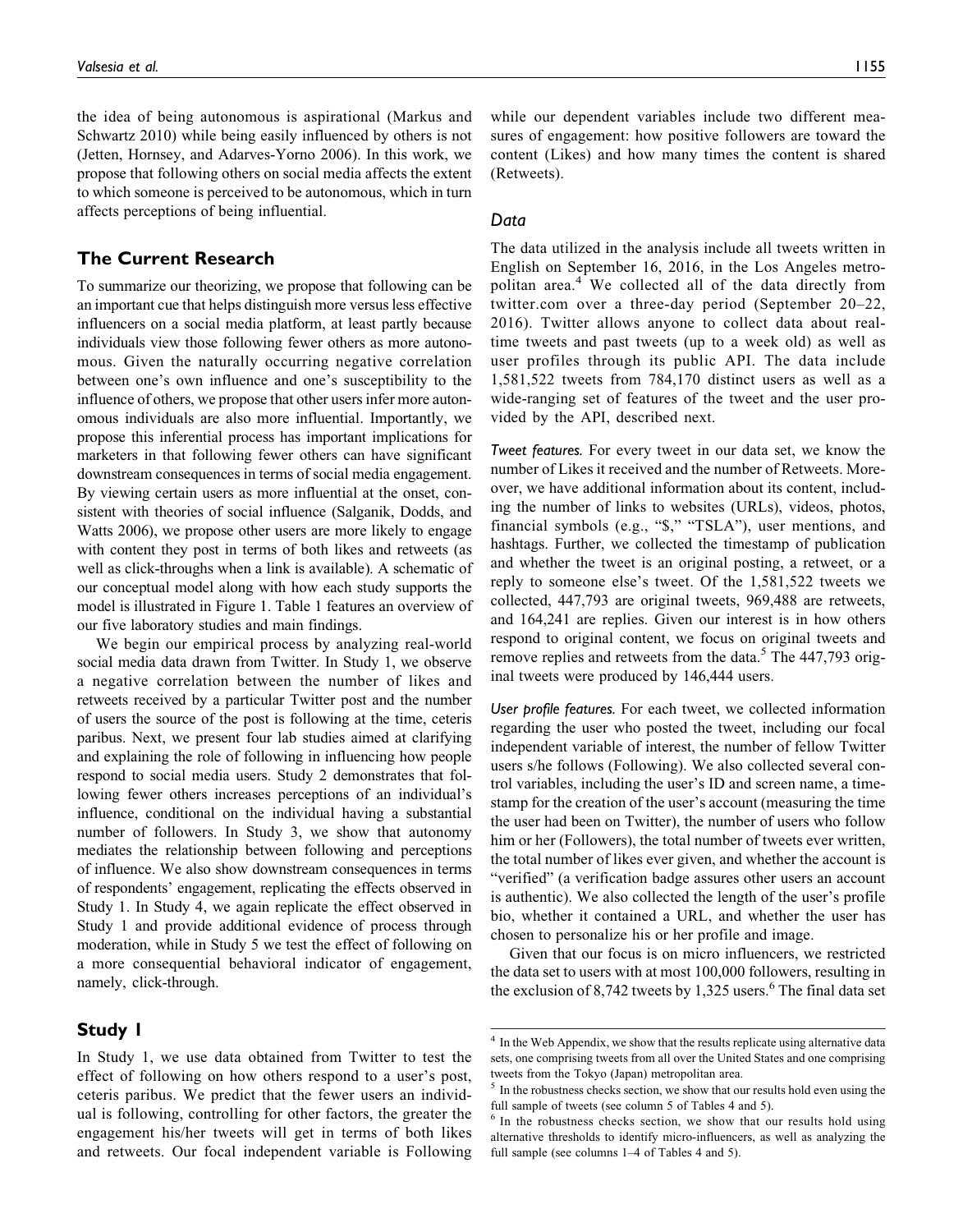

**Figure 1.** Conceptual model with associated studies and context.

includes 439,051 original tweets by 145,119 Twitter users with fewer than 100,000 followers.

*Content features.* We computed linguistic features of the text of each tweet using Linguistic Inquiry and Word Count (LIWC; Pennebaker et al. 2015), a program used for automated text analysis. This program categorizes words along several dimensions, including emotions, thinking styles, social concerns, and

parts of speech. Among the standard variables in LIWC's default dictionary are social and psychological states such as positive and negative emotions, anxiety, anger, and sadness. The standard output includes the percentage of words in the text pertaining to that variable. Past literature has shown that how individuals react to content shared online by others is often a function of identifiable linguistic features of the content (Berger and Milkman 2012). In particular, this literature has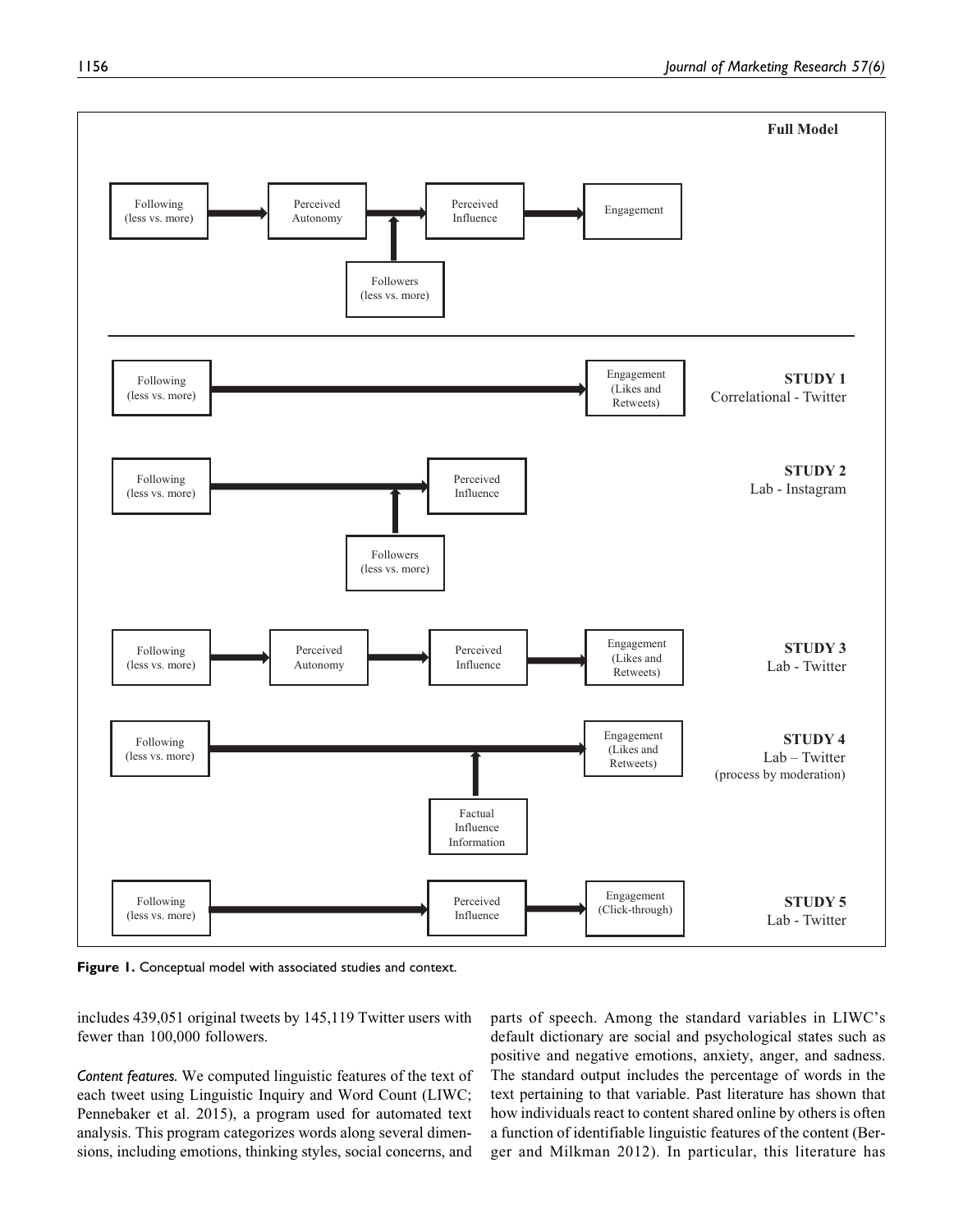#### **Table 1. Summary of Experimental Results.**

|                                                                                                               |                                                                                                                                                                                                                                | <b>Study 2</b> (N = 276, 49.6% female, $M_{\text{age}} = 20.5$ years)            |                                                |                                          |                                        |                        |  |
|---------------------------------------------------------------------------------------------------------------|--------------------------------------------------------------------------------------------------------------------------------------------------------------------------------------------------------------------------------|----------------------------------------------------------------------------------|------------------------------------------------|------------------------------------------|----------------------------------------|------------------------|--|
|                                                                                                               |                                                                                                                                                                                                                                | <b>High Followers</b>                                                            |                                                |                                          | Low Followers                          |                        |  |
|                                                                                                               | High Following<br>$(N = 70)$                                                                                                                                                                                                   | Low Following<br>$(N = 65)$                                                      |                                                | High Following<br>$(N = 70)$             | Low Following<br>$(N = 71)$            |                        |  |
| Influence<br>Opinion Leadership<br>number of followers.                                                       | 4.80 [4.40, 5.20]<br>4.71 [4.43, 5.00]<br>Main Findings: Following fewer others increases perceptions of an individual's influence, conditional on the individual having a substantial                                         | $6.09$ [5.67, 6.51]<br>5.46 [5.17, 5.74]                                         | p < .001<br>$p=.003$                           | $2.16$ [1.71, 2.61]<br>3.05 [2.63, 3.46] | 2.07 [1.69, 2.45]<br>3.08 [2.71, 3.45] | $p = .765$<br>$p=.894$ |  |
|                                                                                                               |                                                                                                                                                                                                                                | <b>Study 3</b> (N = 315, 50.8% female, $M_{\text{age}} = 20.4$ years)            |                                                |                                          |                                        |                        |  |
|                                                                                                               | High Following<br>$(N = 159)$                                                                                                                                                                                                  | Low Following<br>$(N = 156)$                                                     |                                                |                                          |                                        |                        |  |
| Autonomy<br>Influence<br>Likes<br>Retweets<br>turn, affect engagement intentions.                             | 5.48 [5.23, 5.73]<br>4.13 [3.85, 4.42]<br>2.44 [2.16, 2.72]<br>$1.89$ [1.67, 2.11]<br>Main Findings: Perceived autonomy mediates the relationship between following and perceptions of influence; perceptions of influence, in | 5.90 [5.68, 5.13]<br>5.33 [5.04, 5.61]<br>3.14 [2.81, 3.47]<br>2.40 [2.11, 2.69] | $p = .015$<br>p < .001<br>$p=.001$<br>$p=.006$ |                                          |                                        |                        |  |
|                                                                                                               |                                                                                                                                                                                                                                | <b>Study 4</b> (N = 703, 47.8% female, $M_{\text{age}} = 20.5$ years)            |                                                |                                          |                                        |                        |  |
|                                                                                                               |                                                                                                                                                                                                                                | Control                                                                          |                                                |                                          | Influence Info                         |                        |  |
|                                                                                                               | High Following<br>$(N = 176)$                                                                                                                                                                                                  | Low Following<br>$(N = 176)$                                                     |                                                | High Following<br>$(N = 175)$            | Low Following<br>$(N = 176)$           |                        |  |
| Likes<br>Retweets                                                                                             | $3.31$ [3.02, 3.61]<br>2.70 [2.44, 2.97]<br>Main Findings: Following drives engagement intentions only when it serves as a cue of influence.                                                                                   | 4.30 [3.95, 4.65]<br>$3.61$ [3.28, 3.95]                                         | p < .001<br>p < .001                           | 5.21 [4.85, 5.58]<br>4.40 [4.02, 4.78]   | 5.32 [4.95, 5.70]<br>4.26 [3.86, 4.65] | $p = .651$<br>$p=.564$ |  |
|                                                                                                               |                                                                                                                                                                                                                                | <b>Study 5</b> (N = 256, 47.7% female, $M_{\text{age}} = 20.0 \text{ years}$ )   |                                                |                                          |                                        |                        |  |
|                                                                                                               | High Following<br>$(N = 128)$                                                                                                                                                                                                  | Low Following<br>$(N = 128)$                                                     |                                                |                                          |                                        |                        |  |
| Influence<br>Click<br>Main Eindinge: Following drives actual engagement by effecting persentions of influence | 4.53 [4.22, 4.84]<br>40.6%                                                                                                                                                                                                     | 5.77 [5.46, 6.07]<br>53.9%                                                       | p < .001<br>$p = .033$                         |                                          |                                        |                        |  |

**Main Findings**: Following drives actual engagement by affecting perceptions of influence.

identified Positivity, Anxiety, Anger, Sadness, and Arousal as relevant text characteristics that result in content being shared more often (i.e., virality).<sup>7</sup> Given Retweets is one of our dependent variables, we compute these metrics for each tweet to include as covariates. We use the standard LIWC dictionary for the first four variables and the dictionary and word values provided by Warriner, Kuperman, and Brysbaert (2013) to compute Arousal scores.<sup>8</sup>

# *Descriptive Statistics*

The average number of tweets per user in our data set is 3  $(SD = 10.2)$ . The average number of Followers per tweet is  $3,224$  (SD = 9,604), and the average number of other users someone is Following per tweet is  $1,362$  (SD = 4,643). The average number of Likes per tweet is  $2.80$  (SD = 36.8), and the average number of Retweets is 1.1 (SD = 43.8). The relative size of the standard deviations suggests the distributions of these four variables are extremely skewed.

Looking at the content of the tweets (see summary statistics in Table 2), we observe that hashtags and URLs are included more often than videos and photos and that financial symbols are rarely used. Moreover, the LIWC analysis reveals the emotional content of our tweets is, on average, relatively neutral. Finally, the accounts in our data set are approximately four years old, on average, and only 2% of

<sup>7</sup> The Positivity index is calculated as the difference between the scores (percentages) for positive and negative emotion words and is computed on a scale from 1 to 100.

<sup>8</sup> Unlike with LIWC, the Arousal metric is not a percentage. Every word in the dictionary is associated with an arousal value ranging from 1 to 10, and a tweet's arousal is calculated as the average arousal value for all of the words in that tweet.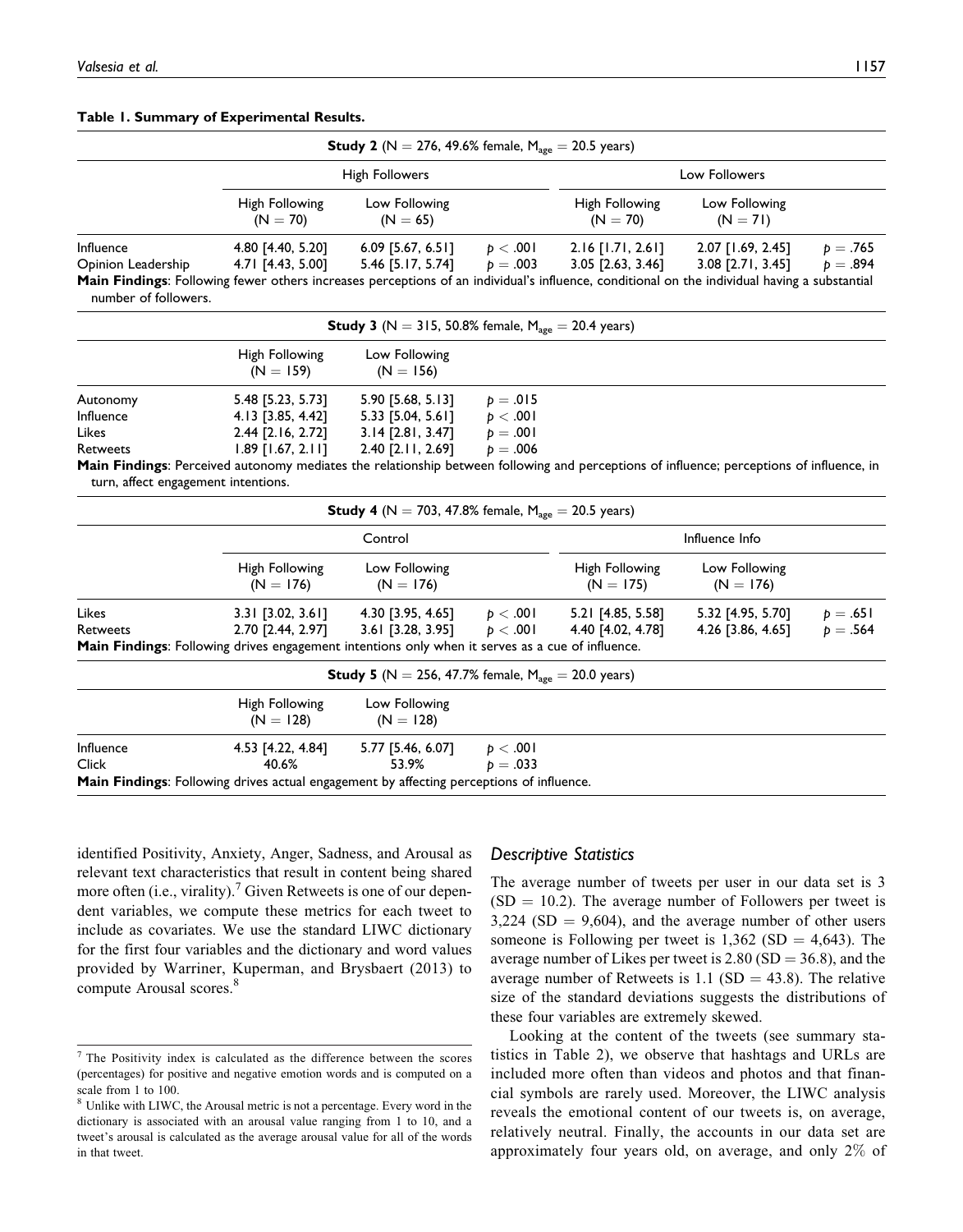**Table 2.** Summary Statistics.

| Variable                                     | Mean      | SD         |
|----------------------------------------------|-----------|------------|
| User Following                               | 1,362.30  | 4,643.62   |
| User Followers                               | 3,224.21  | 9,604.13   |
| <b>Tweet Likes</b>                           | 2.80      | 36.83      |
| <b>Tweet Retweets</b>                        | 1.10      | 42.79      |
| <b>Tweet Controls</b>                        |           |            |
| <b>User Mentions</b>                         | .21       | .62        |
| Hashtags                                     | .55       | 1.25       |
| <b>URLs</b>                                  | .54       | .52        |
| Photos                                       | .15       | .35        |
| Videos                                       | .01       | .08        |
| <b>Financial Symbols</b>                     | .00       | . I 3      |
| Length                                       | 15.22     | 6.70       |
| Tone (Positivity)                            | 45.37     | 37.22      |
| Arousal                                      | 1.24      | .69        |
| Anger                                        | .98       | 4.17       |
| Anxiety                                      | .23       | 1.89       |
| <b>Sadness</b>                               | .39       | 2.49       |
| Scrape Timestamp – Tweet Timestamp<br>(mins) | 7,658.48  | 899.67     |
| <b>User Controls</b>                         |           |            |
| User Age (months)                            | 51.08     | 30.23      |
| <b>User Tweets</b>                           | 36,241.92 | 104,226.96 |
| <b>Total Likes</b>                           | 5,793.32  | 15,563.68  |
| Is Verified                                  | .02       | 15.        |
| Bio Length                                   | 75.73     | 53.62      |
| <b>Bio Has URL</b>                           | .53       | .50        |
| Default User Profile                         | .33       | .47        |
| Default User Image                           | 0۱.       | .08        |

*Notes*: Statistics computed at the tweet level.

tweets come from verified accounts. We present the correlation matrix between all of the variables in Table A3 of the Web Appendix.

## *The Effect of Following on Likes/Retweets*

To estimate the effect of Following on Likes as well as Retweets, we use negative binomial regression for two reasons. First, the dependent variables are counts (number of Likes, Retweets). Second, both outcome variables are overdispersed (i.e., the variance for each is much larger than the mean). The base model takes the following form:

$$
Y_{ijt} = \beta_1 \log\text{Following}_{jt} + \beta_2 \log\text{Followers}_{jt} + X_{ijt}'\gamma + \varepsilon_{ijt},\tag{1}
$$

in which the dependent variable is the number of either Likes or Retweets received by tweet i written by user j at time t. The focal independent variable is  $log$  Following<sub>it</sub>, the  $(log)$  number of others that user j is following at time t. In addition to Following, in the model, we include  $log$  Followers $_{it}$ , the  $(log)$ number of users that follow user j. Thus, the coefficient of interest,  $\beta_1$ , measures the effect of Following on Likes holding constant Followers. Further, we include a number of additional

covariates,  $X_{it}$ , in our regression, as described in the following section.

# *Tweet Controls*

The first set of control variables included relates to features of the tweet, namely the number of user mentions, URLs, images, videos, financial symbols, and hashtags present in the tweet.<sup>9</sup> We also include the tweet length (word count), and measures of Positivity, Anxiety, Anger, Sadness, and Arousal derived from the LIWC analysis. Finally, recall the tweets in our data set were all posted on September 16, 2016, but our data collection spanned three days (September 20–22, 2016). The difference between posting time and collection time can affect Following and, importantly, the number of Likes/Retweets a tweet receives. Thus, we include the (log) time difference (in minutes) between the time the tweet was posted and when we collected the data (i.e., difference between the two timestamps) in our regression.

# *User Profile Controls*

We also include a set of controls related to characteristics of the Twitter user. One important factor is the user's experience within the social network, because a more experienced user might be able to write tweets that receive more Likes and Retweets. While experience is unobserved and generally difficult to measure, we utilize three separate measures as proxies. First, we include (log) User Age, which corresponds to the number of months between the tweet's publication and the date of the creation of the user's account. Second, we include the (log) total number of tweets written by the user prior to the focal tweet (User Tweets). Third, we include the total number of Likes the user has given (User Total Likes).

Another user control variable we incorporate in the model is an indicator of whether the user has a verified account (User is Verified). Verified Twitter accounts have a blue check mark next to the username, making verified users easily recognizable to other users. Because these accounts are associated with public or popular figures (e.g., businesses, celebrities), verified users may be more likely to receive Likes and/or Retweets. Finally, we control for the length of the user bio, whether the user bio contains URLs, and whether the user has kept the default profile and default profile image versus having customized these elements.

# *Results*

We estimate Equation 1 with standard errors clustered at the user level to account for potential correlation across tweets written by the same user. We report the results for Likes in Table 3 and Retweets in Table 4. In column 1, we report the coefficients obtained with the simplest model, which controls

<sup>&</sup>lt;sup>9</sup> We do not log these variables because they are relatively small and not very skewed, but results hold even if logged.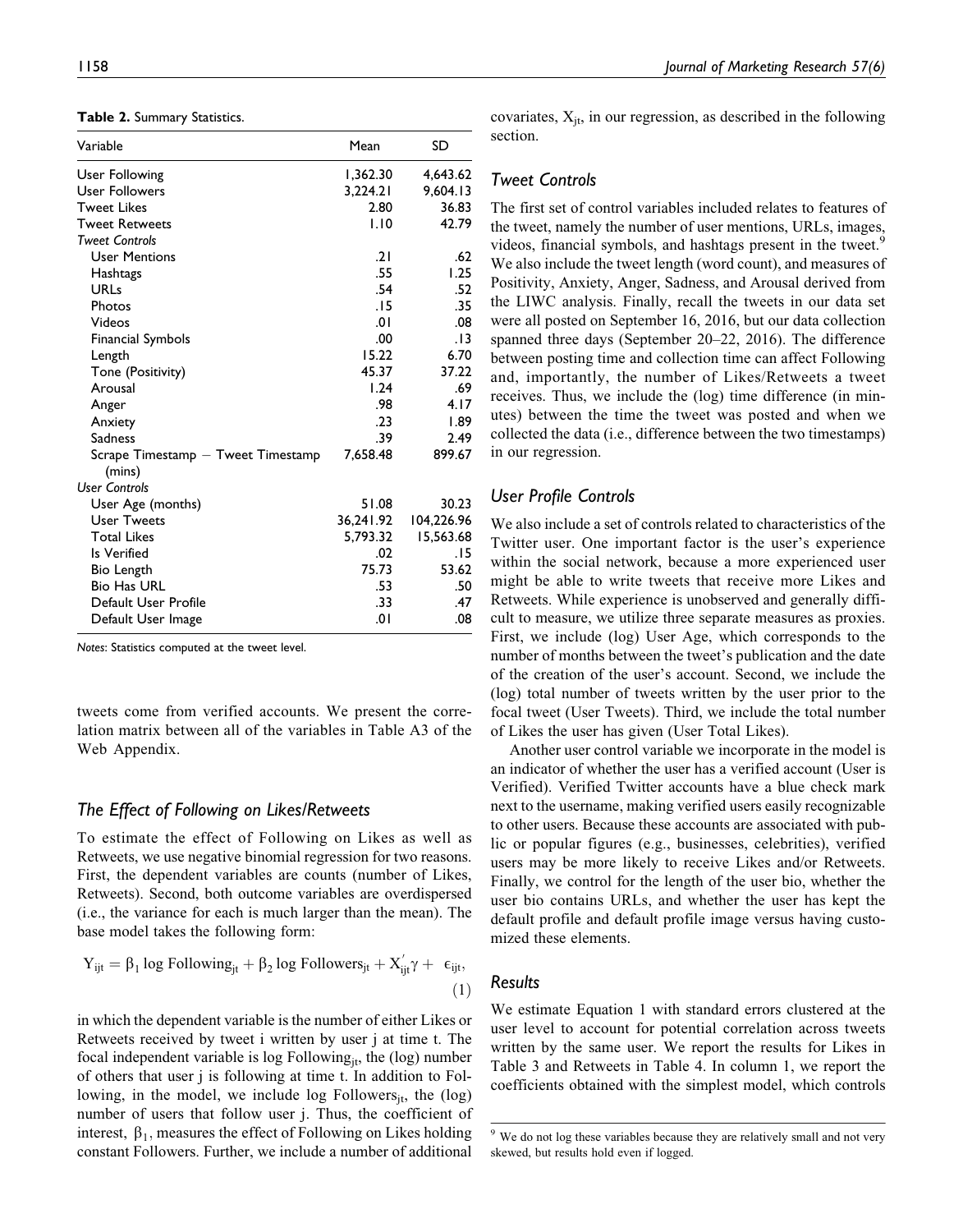#### **Table 3.** The Effect of Following on Likes.

|                                               | (1)                | (2)                | (3)                         | (4)                |
|-----------------------------------------------|--------------------|--------------------|-----------------------------|--------------------|
| log Following                                 | $-.237***$ (.028)  | $-.238***(.020)$   | $-.240***(.019)$            | $-.066$ (.070)     |
| log Followers                                 | $.634***$ $(.015)$ | .784*** (.021)     | $.777***$ (.018)            | $.916***$ $(.069)$ |
| $log$ Followers $\times$ log Following        |                    |                    |                             | $-.023*$ (.010)    |
| <b>Tweet User Mentions</b>                    |                    | $.148*** (.014)$   | $.117*** (.014)$            | $.115***$ (.014)   |
| <b>Tweet Hashtags</b>                         |                    | $-.082***(.021)$   | $-.094***(.018)$            | $-.093***(.018)$   |
| <b>Tweet URLs</b>                             |                    | $-.693***(.042)$   | $-.794***$ (.033)           | $-.800***$ (.032)  |
| <b>Tweet Photos</b>                           |                    | $.662***$ $(.076)$ | $.604***$ $(.073)$          | .607*** $(.073)$   |
| <b>Tweet Videos</b>                           |                    | $1.557***$ (.220)  | $1.532***$ (.233)           | $1.527***$ (.233)  |
| <b>Tweet Financial Symbols</b>                |                    | $-.256**(.091)$    | $-.289***(.087)$            | $-.284***$ (.083)  |
| lag Scrape Timestamp - Tweet Timestamp (mins) |                    | $-.062(.112)$      | $.001$ $(.097)$             | $-.003(.097)$      |
| log User Age (months)                         |                    | $-.206(.126)$      | $-.180(.093)$               | $-.189*$ (.096)    |
| log User Tweets                               |                    | $-.304***$ (.050)  | $-.317***(.038)$            | $-.321***$ (.036)  |
| log User Total Likes                          |                    | $.157***$ (.030)   | $.174*** (.023)$            | $.170***$ (.024)   |
| User Is Verified                              |                    | $.784***$ $(.076)$ | .789 <sup>∗⊯</sup> * (.075) | .820*** $(.074)$   |
| log User Bio Length                           |                    | .017 (.029)        | $-.014(.021)$               | $-.016(.020)$      |
| User Bio Has URL                              |                    | $-.353***$ (.089)  | $-.343***(.071)$            | $-.335***$ (.067)  |
| Default User Profile                          |                    | $.149**(.047)$     | $.154*** (.042)$            | $.149***$ (.040)   |
| Default User Image                            |                    | $-1.125***$ (.237) | $-1.214***$ (.223)          | $-1.148***$ (.216) |
| log Tweet Length                              |                    |                    | $.542***$ $(.072)$          | .541 *** (.071)    |
| <b>Tweet Positivity</b>                       |                    |                    | .014(.021)                  | .015(.020)         |
| <b>Tweet Arousal</b>                          |                    |                    | $-.005(.011)$               | $-.005(.011)$      |
| <b>Tweet Anger</b>                            |                    |                    | .063 (.038)                 | .060 (.036)        |
| <b>Tweet Anxiety</b>                          |                    |                    | $-.008(.005)$               | $-.007(.004)$      |
| <b>Tweet Sadness</b>                          |                    |                    | .076(.041)                  | .073 (.039)        |
| N                                             | 439051             | 439051             | 439051                      | 439051             |
| Pseudo $R^2$                                  | .066               | .12                | . 13                        | .13                |

*Notes*: The dependent variable is the number of likes of tweet i of user j at time t. Cluster-robust standard errors at the individual user level are shown in parentheses.

 $* p < .05$ ,  $** p < .01$ ,  $*** p < .001$ .

for the number of Followers exclusively. As predicted,  $\beta_1$ , the coefficient of (log) Following for Likes is negative and statistically significant (-.24,  $p < .001$ ). This estimate suggests a 1% increase in the number of users the person is Following decreases the number of Likes a tweet receives by approximately .24%. For Retweets, the coefficient of (log) Following is also negative and statistically significant  $(-.25, p < .001).$ 

These results are in line with our predictions. Not surprisingly, we also find that  $\beta_2$ , the coefficient of log Followers, is positive and statistically significant (.63,  $p < .001$  for Likes; .73,  $p < .001$  for Retweets). This suggests that the number of Followers a user has positively affects the number of likes and retweets a tweet receives. Someone with more Followers is expected to have more people reading their tweets and consequently liking/retweeting their posts.

In columns 2 and 3, we report the results of the model incorporating the control variables described previously. The estimates for  $\beta_1$  remain negative, statistically significant, and similar in magnitude to those presented in column 1, suggesting the results are robust to the inclusion of several characteristics of the tweets and the users who posted them.

These results are consistent with the prediction that following fewer (vs. more) others on a social media platform affects how others respond to content shared. All else being equal,

tweets from Twitter users following fewer others are more prone to be liked and retweeted.

# *The Moderating Effect of Number of Followers*

It stands to reason that for following to matter, the user must first have a substantial number of followers, implying a significant number of people want to hear what that person has to say. The assumption is that they accumulated many of these followers due to tweets that included interesting and valuable content, and Followers itself serves as an important cue for influence. While identifying the exact magnitude of a "substantial number of followers" is beyond the scope of this research, we can use our data set to test whether the number of Followers matters. An intuitive way to do so is to add the interaction  $\log$  Following  $\times$  log Followers to our main model. We present the results of this specification in column 4 of Tables 3 and 4. The interaction coefficient is negative for both dependent variables of interest and statistically significant when the dependent variable is Likes, suggesting a moderating effect of number of Followers (at least in the case of Likes). We acknowledge, however, several difficulties in interpreting the interaction between two continuous variables (Jaccard, Wan, and Turrisi 1990).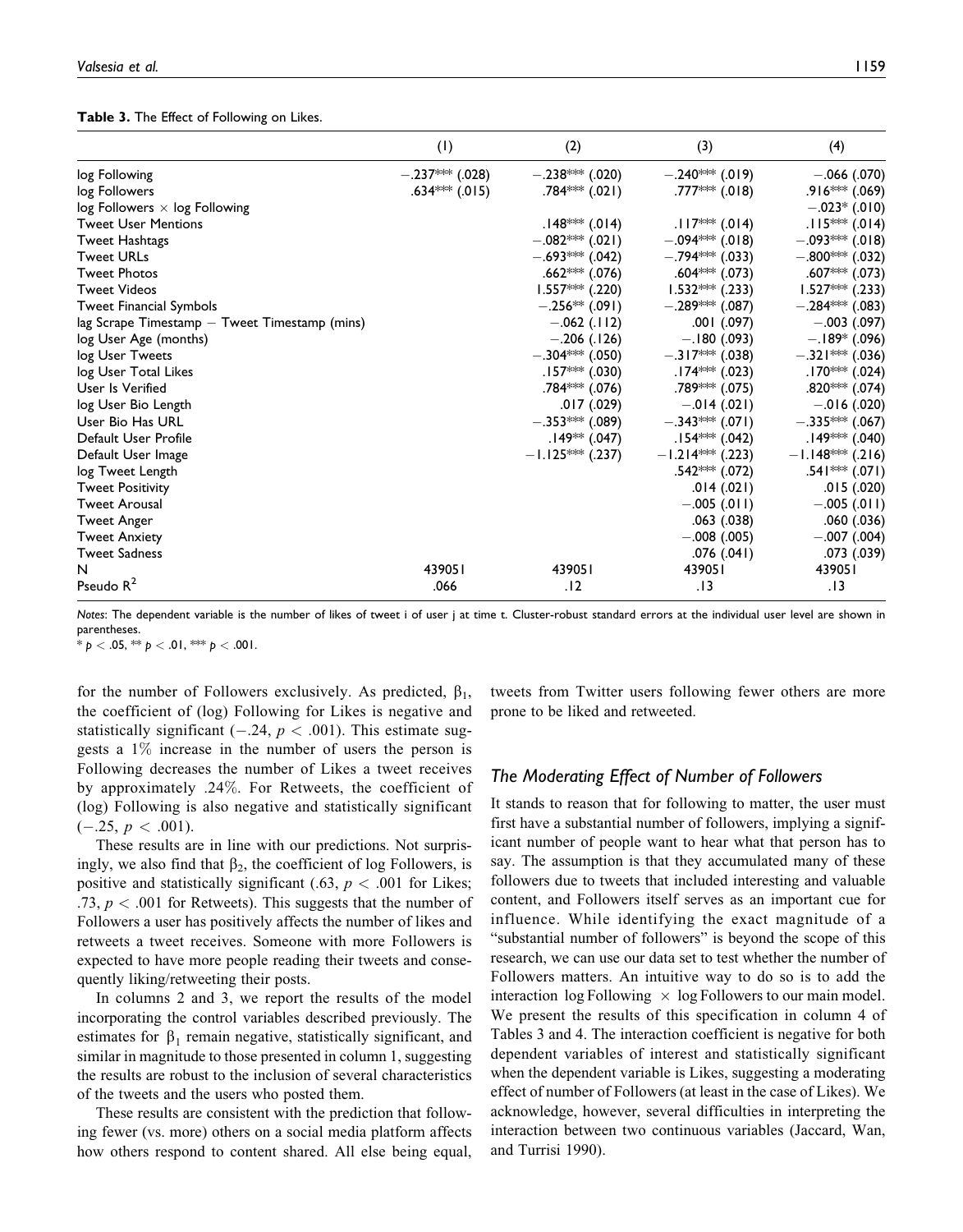|  |  |  |  |  |  | Table 4. The Effect of Following on Retweets. |
|--|--|--|--|--|--|-----------------------------------------------|
|--|--|--|--|--|--|-----------------------------------------------|

|                                                   | (1)              | (2)                | (3)                | (4)                |
|---------------------------------------------------|------------------|--------------------|--------------------|--------------------|
| log Following                                     | $-.250***(.042)$ | $-.214***$ (.030)  | $-.217***(.029)$   | $-.178*(.077)$     |
| log Followers                                     | .730*** $(.029)$ | $.891*** (.034)$   | $.880***$ $(.031)$ | .911 *** (.080)    |
| $log$ Followers $\times$ log Following            |                  |                    |                    | $-.005(.010)$      |
| <b>Tweet User Mentions</b>                        |                  | .216*** (.022)     | $.196*** (.022)$   | .195*** (.022)     |
| <b>Tweet Hashtags</b>                             |                  | $-.048(.030)$      | $-.052(.029)$      | $-.052(.028)$      |
| <b>Tweet URLs</b>                                 |                  | $-.450***$ (.064)  | $-.531***$ (.054)  | $-.532***$ (.053)  |
| <b>Tweet Photos</b>                               |                  | .752*** $(.137)$   | .703*** $(.142)$   | .704*** (.142)     |
| <b>Tweet Videos</b>                               |                  | $1.920***$ (.235)  | $1.912***$ (.252)  | 1.909*** (.252)    |
| Tweet Financial Symbols                           |                  | $-.295(.171)$      | $-.284(.172)$      | $-.282(.171)$      |
| $lag$ Scrape Timestamp $-$ Tweet Timestamp (mins) |                  | .030(.221)         | .096 (.200)        | .094 (.200)        |
| log User Age (months)                             |                  | $-.371**$ (.119)   | $-.333***$ (.092)  | $-.335***$ (.096)  |
| log User Tweets                                   |                  | $-.163***(.044)$   | $-.177***(.037)$   | $-.177***$ (.036)  |
| log User Total Likes                              |                  | $.081*$ (.033)     | .097*** $(.029)$   | .096** (.030)      |
| User Is Verified                                  |                  | .483*** $(.100)$   | $.473***$ (.099)   | .480*** (.099)     |
| log User Bio Length                               |                  | $-.012(.031)$      | $-.045*$ (.023)    | $-.046*$ (.022)    |
| User Bio Has URL                                  |                  | $-.523*** (.105)$  | $-.500***(.093)$   | $-.498***$ (.092)  |
| Default User Profile                              |                  | $.218**(.074)$     | $.219**(.067)$     | .218*** (.066)     |
| Default User Image                                |                  | $-1.054***$ (.289) | $-1.109***$ (.285) | $-1.093***$ (.281) |
| log Tweet Length                                  |                  |                    | $.435***$ $(.080)$ | .435*** (.080)     |
| <b>Tweet Positivity</b>                           |                  |                    | .026 (.038)        | .026 (.038)        |
| <b>Tweet Arousal</b>                              |                  |                    | .024(.017)         | .024(.017)         |
| <b>Tweet Anger</b>                                |                  |                    | $.082*(.035)$      | $.082*$ $(.034)$   |
| <b>Tweet Anxiety</b>                              |                  |                    | $.003$ $(.007)$    | .003(.007)         |
| <b>Tweet Sadness</b>                              |                  |                    | $.078*$ $(.035)$   | $.077*$ $(.034)$   |
| N                                                 | 439,051          | 439,051            | 439,051            | 439,051            |
| Pseudo $R^2$                                      | .072             | .10                | $\cdot$ l l        | .H                 |

*Notes*: The dependent variable is the number of retweets of tweet i of user j at time t. Cluster-robust standard errors at the individual user level are shown in parentheses.

*Significance levels:* \* *p* < .05, \*\* *p* < .01, \*\*\* *p* < .001.



**Figure 2.** The influence of Followers on Following (Likes).

An alternative way to analyze the interaction that is easier to interpret is to estimate the model and then compute simple slopes (i.e., the slopes of the independent variable Following on the dependent variables Likes/Retweets when the moderator variable Followers is held constant at different values). We provide a series of plots of these slopes in Figures 2 and 3. In line with our expectations, we observe that the negative effect of Following on Likes and Retweets becomes easily discernible



**Figure 3.** The influence of Followers on Following (Retweets).

at roughly 1,000–5,000 Followers; it does not take tens of thousands, or hundreds of thousands, of Followers before Following fewer others appears to matter.

## *Robustness Checks*

In this section, we discuss several tests of the robustness of our results, including using different subsamples of data, a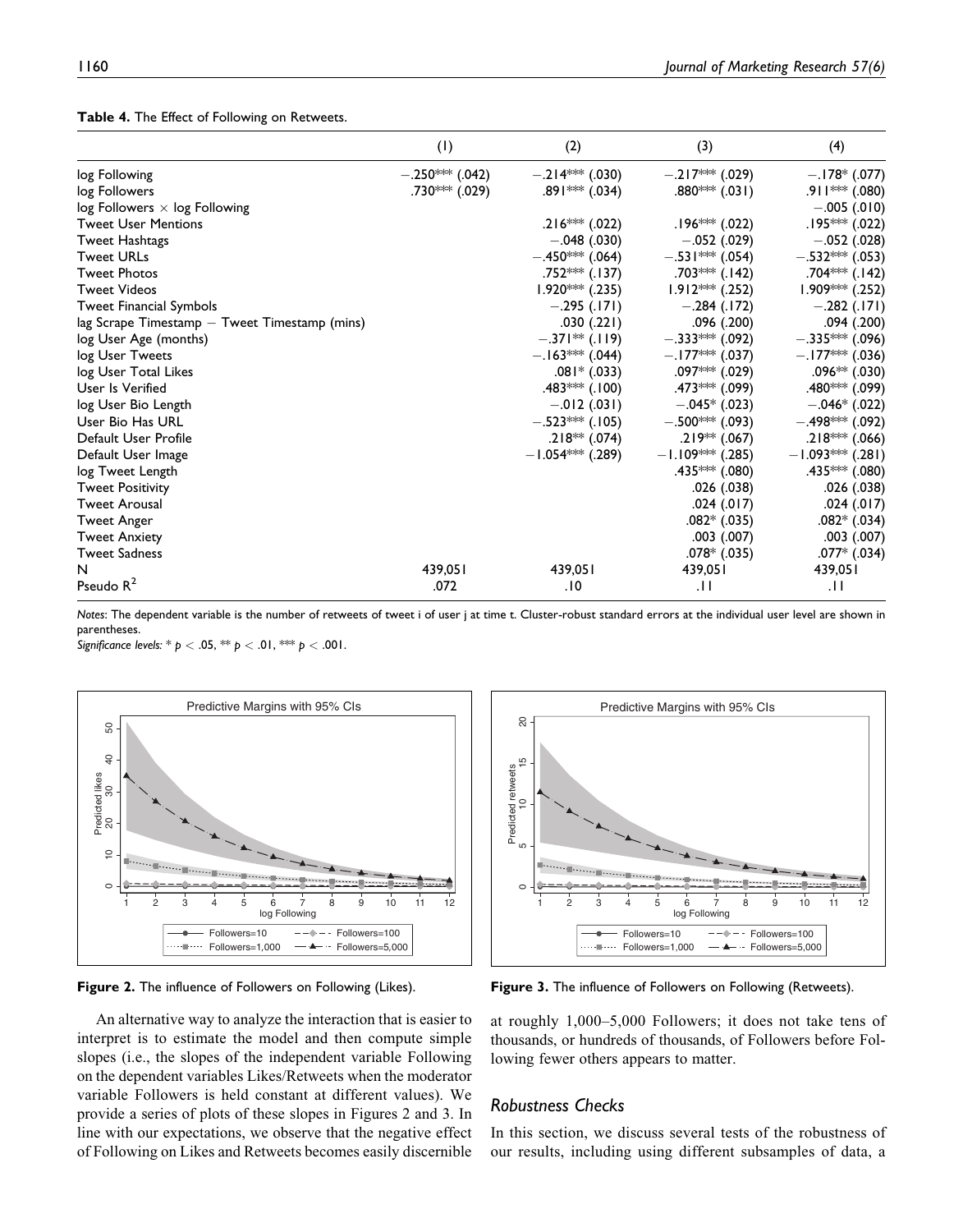| <b>Table 5.</b> Robustness Checks: Alternative Data Sample ( $DV = Likes$ ). |  |  |  |  |  |  |  |
|------------------------------------------------------------------------------|--|--|--|--|--|--|--|
|------------------------------------------------------------------------------|--|--|--|--|--|--|--|

|                       | Followers $\leq 10$ k      | (2)<br>Followers $<$ 50 $k$ | (3)<br>Followers $\leq 150$ k | (4)<br>Followers $<$ 200 $k$ | (5)<br>All Users and Tweets |
|-----------------------|----------------------------|-----------------------------|-------------------------------|------------------------------|-----------------------------|
| log Following         | $-.233***$ (.023)          | $-.239***(.020)$            | $-.229***(.020)$              | $-.230***(.019)$             | $-.216***(.016)$            |
| log Followers         | .760 <sup>∗∗∗</sup> (.032) | $.770***(.021)$             | $.772***$ (.018)              | $.768***$ (.018)             | $.723***$ $(.015)$          |
| Controls              | Yes                        | Yes                         | Yes.                          | Yes                          | Yes.                        |
| N                     | 406006                     | 433414                      | 441735                        | 443629                       | 1581522                     |
| Pseudo R <sub>2</sub> | .098                       | . 12                        | 14.                           | 14.                          | .32                         |

*Note*: The dependent variable is the number of likes of tweet i of user j at time t. Cluster-robust standard errors at the individual user level are shown in parentheses. In column 1, we report the results for a sample of original tweets written by users with 10,000 followers or fewer; in column 2, we report the results for a sample of original tweets written by users with 50,000 followers or fewer; in column 3, we report the results for a sample of original tweets written by users with 150,000 followers or fewer; in column 4, we report the results for a sample of original tweets written by users with 200,000 followers or fewer; in column 5, we use the full sample, that is, all users and tweets.

 $* p < .05, ** p < .01, ** p < .001.$ 

**Table 6.** Robustness Checks: Alternative Data Sample ( $DV =$  Retweets).

|                       | Followers $\leq 10$ k | (2)<br>Followers $<$ 50 $k$ | (3)<br>Followers $\leq 150k$ | (4)<br>Followers $<$ 200 $k$ | (5)<br>All Users and Tweets |
|-----------------------|-----------------------|-----------------------------|------------------------------|------------------------------|-----------------------------|
| log Following         | $-.224***$ (.036)     | $-.215***(.030)$            | $-.208***(.029)$             | $-.205***(.029)$             | $-.170***(.017)$            |
| log Followers         | $.894***$ (.046)      | $.870***$ (.034)            | $.872***$ (.031)             | $.866$ *** (.031)            | $.576*** (.021)$            |
| Controls              | Yes                   | Yes                         | Yes                          | Yes                          | Yes                         |
| N                     | 406006                | 433414                      | 441735                       | 443629                       | 1581522                     |
| Pseudo R <sub>2</sub> | .075                  | .093                        |                              | . 12                         | .083                        |

*Notes*: The dependent variable is the number of retweets of tweet i of user j at time t. Cluster-robust standard errors at the individual user level are shown in parentheses. In column 1, we report the results for a sample of original tweets written by users with 10,000 followers or fewer; in column 2, we report the results for a sample of original tweets written by users with 50,000 followers or fewer; in column 3, we report the results for a sample of original tweets written by users with 150,000 followers or fewer; in column 4, we report the results for a sample of original tweets written by users with 200,000 followers or fewer; in column 5, we use the full sample, that is, all users and tweets.

\* *p* < .05, \*\* *p* < .01, \*\*\* *p* < .001.

different modeling approach, and data sets collected from alternative geographical areas. First, recall our original analysis included users with 100,000 Followers or fewer and focused only on original tweets. In columns 1–4 of Table 5 (Likes) and Table 6 (Retweets), we show results are robust to different thresholds of Followers (10,000, 50,000, 150,000, and 200,000). In column 5 of Table 5 (Likes) and Table 6 (Retweets), we show they are robust to the inclusion of all users and all tweets (original, retweets, and replies).

Second, we test whether our results are robust to a different modeling approach. Our main analysis uses a negative binomial regression, and we replicate the results using ordinary least squares regression (see Tables A4 and A5 in the Web Appendix). In addition, because our dependent variables are correlated, we replicate the results using a bivariate negative binomial regression model (see Table A6 in the Appendix).

Finally, we replicate the results using alternative data sets scraped from different geographical areas and different points in time. These include a sample of tweets from all over the United States written on February 18, 2019, and a sample of tweets from the Tokyo (Japan) metropolitan area written between March 9 and March 11, 2019 (see Tables A7–A10 in the Web Appendix).

#### *Discussion*

Taken together, the results presented in Study 1 provide compelling correlational evidence from real-world data that, ceteris paribus, content shared by a social media user following fewer others garners greater engagement in terms of more likes and retweets. In the lab studies that follow, we replicate these findings in a controlled setting while investigating an important contributory explanation as to why this occurs.

# **Study 2**

In Study 2, we begin by testing the principal hypothesis that following affects perceptions of an individual's influence. We also test a proposed moderator for the effect discussed in our secondary data analysis, namely that for following to operate effectively as a signal of influence, the user must have a substantial number of followers. Simply put, a person needs to be seen as someone worth listening to (i.e., one with a significant number of followers) before the number of people they listen to (i.e., following) matters.

## *Method*

Respondents were 276 undergraduate students (49.6% female,  $M_{\text{age}} = 20.5$  years) who completed the study for partial course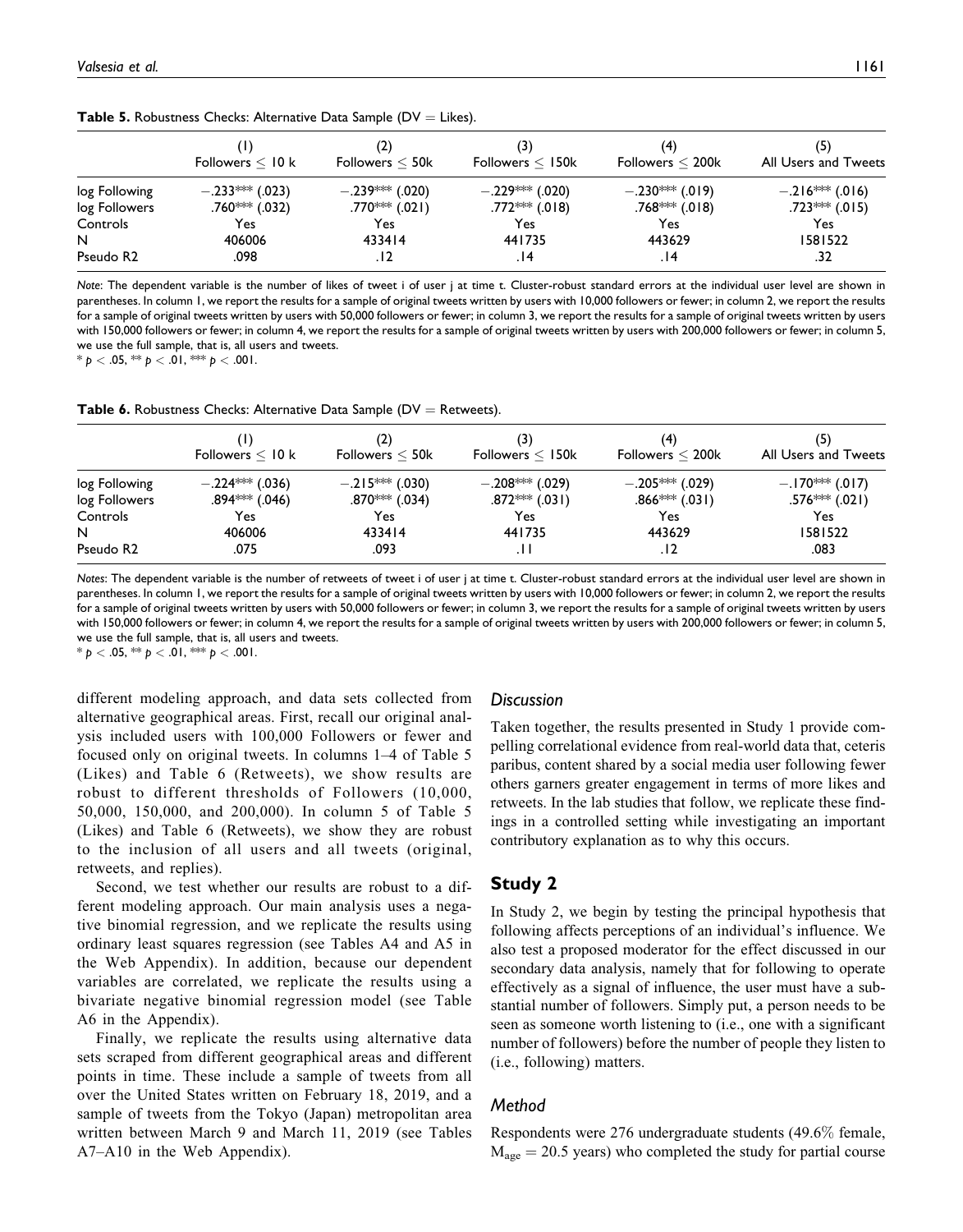

credit. The study employed a 2 (Following: High vs. Low)  $\times$  2 (Followers: High vs. Low) between-subjects design. Respondents were asked to evaluate a social media user based on the individual's profile page (see the Web Appendix for all experimental stimuli). To enhance generalizability, we use Instagram as the domain in this study. The stimuli replicated the features of a real Instagram page, including the user's Instagram name, picture, and number of photos posted  $(309)$ .<sup>10</sup> Across conditions, we varied the number of Followers (58 or 15,457) and Following (49 or 21,530). We selected these numbers based on the distribution of the data collected in Study 1 such that in the Low condition they would fall around the 10th percentile and in the High condition would fall between the 90th and 95th percentile.<sup>11</sup> The number of Followers was below the threshold we identified for detecting an effect of Following in Study 1 in the Low condition and above that threshold in the High condition.

To assess how Following affects Perceived Influence, respondents were asked "To what extent do you think this user is influential on Instagram?"  $(1 - \text{``not at all influential''}$  and  $9 =$  "very influential"). Further, we also asked respondents to rate the user on six domain-specific items adapted from the Opinion Leadership scale by Flynn, Goldsmith, and Eastman (1996, see the Web Appendix). We included this measure to assess the robustness of our effect across a polymorphic measure of influence (the former) and a monomorphic measure, specific to the domain of travel (the latter).<sup>12</sup> These dependent variables



**Figure 4.** The moderating effect of followers (Influence). **Figure 5.** The moderating effect of followers (Opinion Leadership).

are highly correlated ( $r = .72$ ) and present similar findings. Thus, in subsequent studies, we focus exclusively on the concept of perceived influence. In this and all subsequent studies, before exiting the study, respondents were asked their age and gender as well as to recall the number of users followed by the user they just evaluated (see measures in the Web Appendix).<sup>13</sup>

# *Results*

A between-subjects analysis of variance (ANOVA) with Perceived Influence as the dependent variable reveals a significant main effect of both Following and Followers. The number of Followers has a significant effect on perceived Influence (F(1,  $272$ ) = 257.45, p < .001), as does Following (F(1, 272) = 8.42, p  $=$  .004). More importantly, consistent with our theorizing, these effects are qualified by a significant interaction  $(F<sub>Interaction</sub>(1,$  $272$ ) = 11.02, p = .001). Simple contrasts reveal that Following has a significant effect on Perceived Influence in the High Followers condition ( $M_{Low\ Following} = 6.09, 95\% \ CI = [5.67, 6.51]$ vs. M<sub>High Following</sub> = 4.80, 95% CI = [4.40, 5.20], F(1, 272) = 18.93,  $p < .001$ ) but not in the Low Followers condition (M<sub>Low</sub>)  $_{\text{Following}} = 2.07, 95\% \text{ CI} = [1.69, 2.45] \text{ vs. } M_{\text{High Following}} = 2.16,$ 95% CI = [1.71, 2.61], F(1, 272) = .09,  $p = .765$ ). These results are plotted in Figure 4.

As expected, we observed a similar pattern of results when Opinion Leadership ( $\alpha = .88$ ) is the dependent variable (see Figure 5). Both Following (F(1, 272) = 5.03,  $p = .026$ ) and Followers (F(1, 272) = 137.13,  $p < .001$ ) predict Opinion

<sup>10</sup> The average number of Instagram posts in a sample of 20 million Instagram users (see Jang, Han, and Lee 2015).

A separate study presented in the Web Appendix shows the effect is not sensitive to the choice of these specific values and the negative relationship between following and perceived influence holds across a wide range of Following.

<sup>&</sup>lt;sup>12</sup> The name of the Instagram user indicated this person posted about travel.

<sup>&</sup>lt;sup>13</sup> Across studies, the number of individuals who failed to recall the number of Following accurately varied between 9% and 16%. For simplicity in reporting, we did not exclude these respondents from any of our analyses. Importantly, however, the results are substantively the same if we exclude those who failed to recall the number of Following correctly.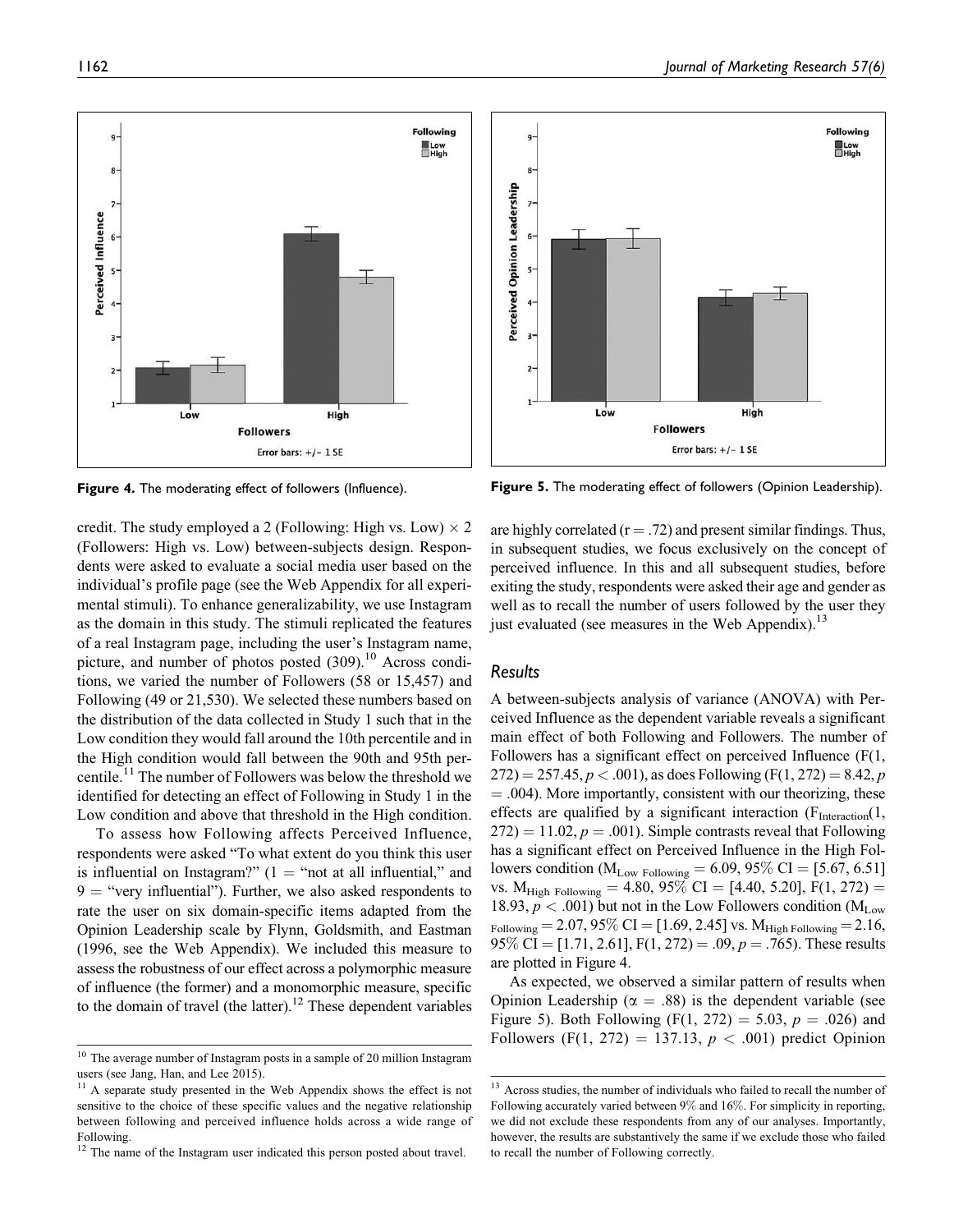Leadership. Again, these effects are qualified by a significant interaction (F<sub>Interaction</sub>(1, 272) = 4.23,  $p = .041$ ). Simple contrasts reveal that Following affects perceived Opinion Leadership significantly in the High Followers condition  $(M_{Low\ Following} = 5.46, 95\% \ CI = [5.17, 5.74] \ vs.$  $M_{High\ Following} = 4.71, 95\% \ CI = [4.43, 5.00], F(1, 272) =$ 9.04,  $p = .003$ ), but not in the Low Followers condition  $(M_{Low\ Following} = 3.08, 95\% \ CI = [2.71, 3.45] \ vs. M_{High\ Following} =$ 3.05, 95\% CI = [2.63, 3.46], F(1, 272) = .02, p = .894).

## *Discussion*

Results from Study 2 provide initial evidence in support of our conceptual model by demonstrating how following fewer others can affect a social media user's perceived influence (opinion leadership). These results are noteworthy given practitioners' desire for cues other than followers to assess an influencer's potential. Moreover, we show that the impact of following is contingent on having accumulated a substantial number of followers. Next, we investigate a key mechanism underlying the effect: we demonstrate that following fewer others affects perceptions of an individual's autonomy, which in turn drives perceptions of influence.

# **Study 3 Pretest**

We first designed a pretest to explore the basic proposition that following affects perceptions of the user's autonomy, our proposed mediator, along with two potential alternative explanations for our effect, namely, that someone following fewer others is perceived (1) as more of an expert and/or (2) as more innovative in general. Previous literature has established that expertise (Grewal, Mehta, and Kardes 2000) and innovativeness (Ruvio and Shoham 2007) are both viewed as characteristics of an opinion leader. It is thus possible that following could serve as a cue of expertise and/or innovativeness, which could, in turn, affect perceptions of influence.

Participants included 598 Twitter users (45.7% female,  $M_{\text{age}}$  $=$  36.0 years) enlisted via Amazon's Mechanical Turk (mTurk) in exchange for a US\$.50 payment. We divided participants into three groups, 198 of whom evaluated a Twitter user's autonomy, 200 of whom evaluated a Twitter user's expertise, and 200 of whom evaluated a Twitter user's innovativeness. As in earlier studies, respondents evaluated a Twitter user based on a snapshot of the person's profile page. The number of Followers (15,457), Tweets (7,835), and the number of Likes (916) remained constant across conditions. The number of Followers corresponded to our High Followers condition in Study 2, and Tweets and Likes reflected averages in the data set used in Study 1. We varied Following to be either Low (49) or High (21,530). Respondents evaluated the Twitter user in terms of Autonomy, Expertise, or Innovativeness (each respondent provided only one type of evaluation to avoid common method bias). We adapted the Deci and Ryan (2001) autonomy scale to measure autonomy, the Ohanian (1990) expertise scale to measure expertise, and the Goldsmith and Hofacker (1991) consumer innovativeness scale to measure innovativeness (see the Web Appendix).

#### *Results*

*Autonomy (* $\alpha = .89$ *).* Respondents perceived the user to be significantly more autonomous when Following was Low as opposed to High ( $M_{Low\text{-}Following} = 6.07, 95\% \text{ CI} = [5.73,$ 6.41] vs.  $M_{High-Following} = 5.35, 95\% \text{ CI} = [5.02, 5.68],$  $F(1, 196) = 9.23, p = .003$ .

*Expertise (* $\alpha$  *= .97).* Respondents did not perceive the Twitter user to be significantly more expert when Following was Low as opposed to High ( $M_{Low\text{-}Following} = 5.77, 95\% \text{ CI} = [5.34,$ 6.19] vs.  $M_{High\text{-}Following} = 5.70, 95\% \text{ CI} = [5.28, 6.11],$  $F(1, 198) = .05, p = .824$ .

*Innovativeness (* $\alpha = .87$ *).* Respondents did not perceive the Twitter user to be significantly more innovative when Following was Low as opposed to High ( $\mathrm{M}_{\mathrm{Low\text{-}Following}} = 6.98, 95\%$  CI  $=$ [6.73, 7.22] vs.  $M_{High-Following} = 7.03, 95\% \text{ CI} = [6.78, 7.28],$  $F(1, 198) = .09, p = .766$ .

#### *Discussion*

Taken together, these results suggest that while following fewer others on social media does not appear to signal expertise or innovativeness, it does signal autonomy. Turning back to our real-world data, we also observe that users who follow fewer others on Twitter are more inclined to use the firstperson pronoun "I" and less inclined to use second- or thirdperson pronouns in their tweets (the analysis and results are reported in Table A11 of the Web Appendix). This suggests those who follow fewer others on Twitter may in fact be more autonomous with respect to the content they post; thus, following may serve as an accurate and reliable cue of autonomy.

# **Study 3**

In Study 3, we directly test whether autonomy mediates the relationship between following fewer others and perceptions of influence. Additionally, while in Study 2 respondents evaluated users in the absence of any content, Study 3 increases external validity by including content along with the user profile. This is important as it allows us to measure respondents' engagement with the content shared (tweet) in terms of providing Likes and Retweets.

#### *Method*

Respondents were 315 undergraduate students (50.8% female,  $M_{\text{age}} = 20.4$  years) who completed the study for partial course credit. As in earlier studies, respondents evaluated a Twitter user based on a snapshot of the person's profile page. The number of Followers (15,457), Tweets (7,835), and Likes (916) remained constant as in previous studies. We varied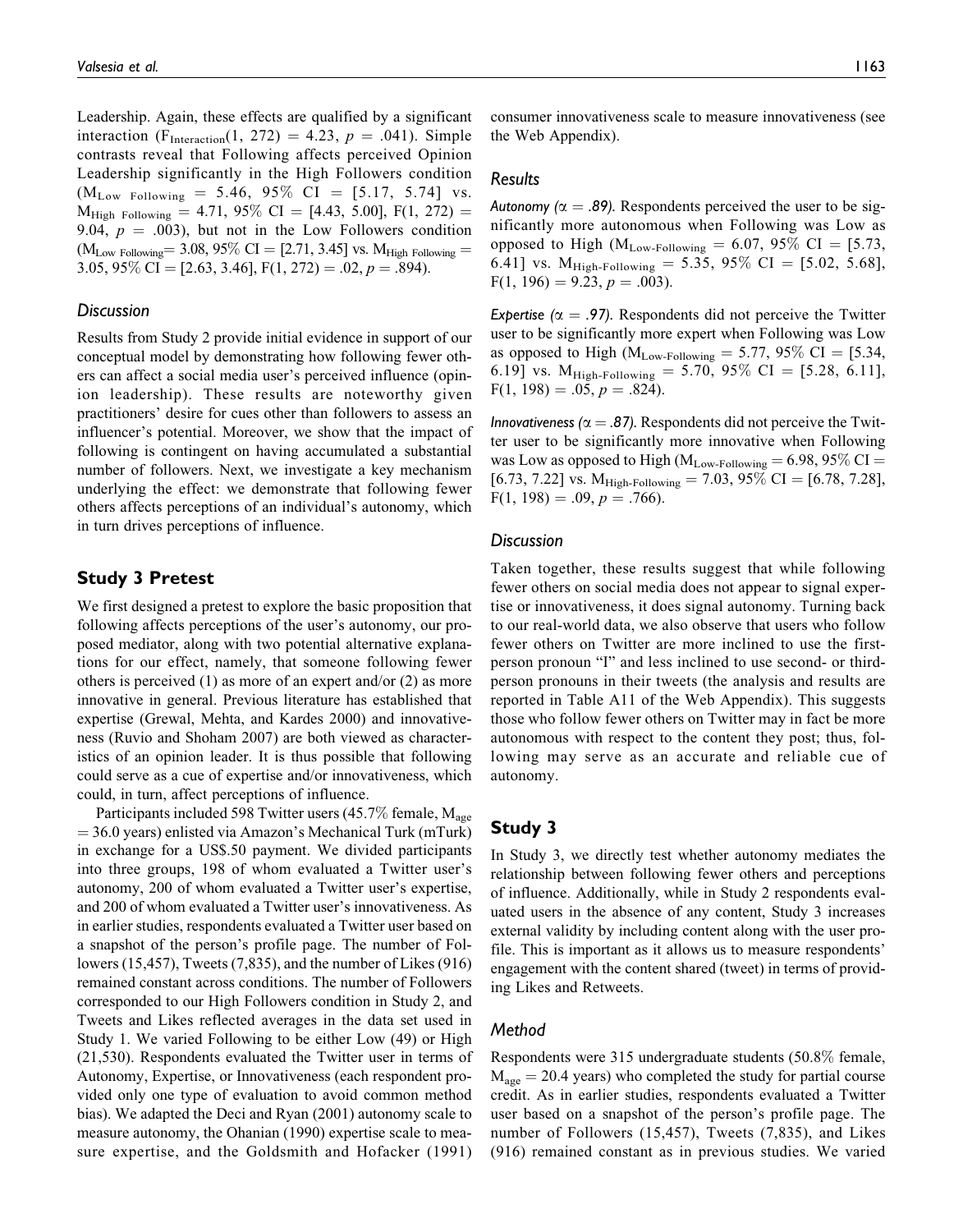Following to be either Low (49) or High (21,530). The profile included the latest tweet shared by the user that read: "Top ten songs of all times" accompanied by a URL link. After viewing the profile, respondents evaluated the Perceived Influence and Autonomy of the user using the same measures employed in previous studies. Importantly, in this study, they were also asked to evaluate the content of the tweet by reporting how likely they would be to Like and Retweet it  $(1 - \text{``not at all})$ likely," and  $9 =$  "very likely").

# *Results*

*Autonomy (* $\alpha = .85$ *).* Respondents perceived the Twitter user to be significantly more autonomous when Following was Low as opposed to High ( $M_{Low\text{-}Following} = 5.90, 95\% \text{ CI} = [5.68, 6.13]$ vs.  $M_{High\text{-}Following} = 5.48, 95\% \text{ CI} = [5.23, 5.73], F(1, 313) =$ 6.01,  $p = .015$ ).

*Influence.* A between-subjects ANOVA with Influence as the dependent variable reveals a significant main effect of Following such that those following fewer others were perceived as more influential ( $M_{Low\text{-}Following} = 5.33, 95\% \text{ CI} = [5.04, 5.61]$ vs.  $M_{High\text{-}Following} = 4.13, 95\% CI = [3.85, 4.42], F(1, 313) =$ 34.61  $p < .001$ ).

*Likes.* With respect to the content, respondents were more prone to Like the post when Following was Low as opposed to High  $(M_{Low\text{-}Following} = 3.14, 95\% \text{ CI} = [2.81, 3.47] \text{ vs. } M_{High\text{-}Follow-}$  $_{\text{ing}}$  = 2.44, 95\% CI = [2.16, 2.72], F(1, 313) = 10.31, p = .001).

*Retweets.* Respondents were also more prone to Retweet the post when Following was Low as opposed to High (MLow-Fol- $_{\text{lowing}} = 2.40, 95\% \text{ CI} = [2.11, 2.69] \text{ vs. } \text{M}_{\text{High-Following}} = 1.89,$ 95% CI = [1.67, 2.11], F(1, 313) = 7.72,  $p = .006$ ).

*Mediation.* We ran the sequential mediation model Following  $\rightarrow$ Autonomy  $\rightarrow$  Influence  $\rightarrow$  Likes using a bootstrap estimation approach with 5,000 bias corrected samples (Hayes 2013, model 6). In line with our conceptual model, we observe a significant indirect ( $b_{indirect} = -.03, 95\% \text{ CI} = [-.084,$ -.006]) effect. Substituting Retweets as our dependent variable, we observe similar results ( $b_{indirect} = -.02, 95\% \text{ CI} =$  $[-.068, -.004]$ ).

## *Discussion*

Taken together, the results from Study 3 show that following fewer other users on social media leads to greater perceptions of autonomy and thus influence. This leads to greater engagement manifested as a more positive attitude (likes) toward shared content and a greater propensity to share (retweets) the content. Thus, we replicate the results of Study 1 in a controlled setting in which we also test the proposed underlying mechanism, being seen as more autonomous and thus more influential.

# **Study 4**

Whereas Study 3 provides evidence of process through mediation, Study 4 provides additional evidence of process through moderation. We also identify an important boundary condition for the effect. Specifically, if outside information is available that confirms a person is indeed influential, consumers should no longer rely on heuristic processing as an effort-reducing mechanism (Shah and Oppenheimer 2008); thus, following is less likely to serve as a useful cue. Its effect on engagement will therefore be attenuated.

# *Method*

Respondents were 703 undergraduate students (47.8% female,  $M<sub>age</sub> = 20.5$  years) who completed the study for partial course credit. This study followed a 2 (Following: High vs. Low)  $\times$  2 (Influence Information: Yes vs. No) between-subjects design. As in previous studies, respondents evaluated a Twitter user based on a snapshot of the person's profile page. The stimuli used were the same as Study 3. We varied Following to be either Low (49) or High (21,530). In this study, we also manipulated whether additional information about the user's influence was provided. In the Yes condition, respondents read a brief introduction of the Twitter user: "Robert Diaz is an influential and well respected music journalist" and saw a screenshot of a magazine referring to Robert Diaz as one of the top influential music writers. In the No condition, no such information was provided, mirroring what we did in earlier studies. We pretested this manipulation to ensure that providing such information would increase the perceived influence of a social media user in the absence of information regarding the user's followers and following (see the Web Appendix).

Respondents subsequently reported how likely they would be to Like and Retweet the accompanying tweet  $(1 - \text{``not at all})$ likely," and  $9 =$ "very likely"). A priori, we expected following fewer others would impact engagement only when respondents were not informed the user was an influential and wellrespected journalist.

## *Results*

*Likes.* We ran an ANOVA predicting Likes with Following and Influence Information. Both the main effect of Following  $(F(1,699) = 9.81, p = .002)$  and that of Influence Information  $(F(1, 699) = 69.09, p < .001)$  reached statistical significance. Most importantly, as expected these main effects were qualified by a significant interaction (F(1, 699) = 6.21,  $p = .013$ ). When no Influence Information was provided, respondents were more prone to Like the post when Following was Low as opposed to High ( $M_{Low\text{-}Following} = 4.30, 95\% \text{ CI} = [3.95,$ 4.65] vs.  $M_{High\text{-}Following} = 3.31, 95\% \text{ CI} = [3.02, 3.61], F(1,$  $(669) = 15.84, p < .001$ . However, this was not the case when outside Influence Information was available ( $M_{Low\text{-}Following}$  = 5.32, 95% CI = [4.95, 5.70] vs.  $M_{High\-Following} = 5.21, 95\%$  $CI = [4.85, 5.58], F(1, 669) = .20, p = .651).$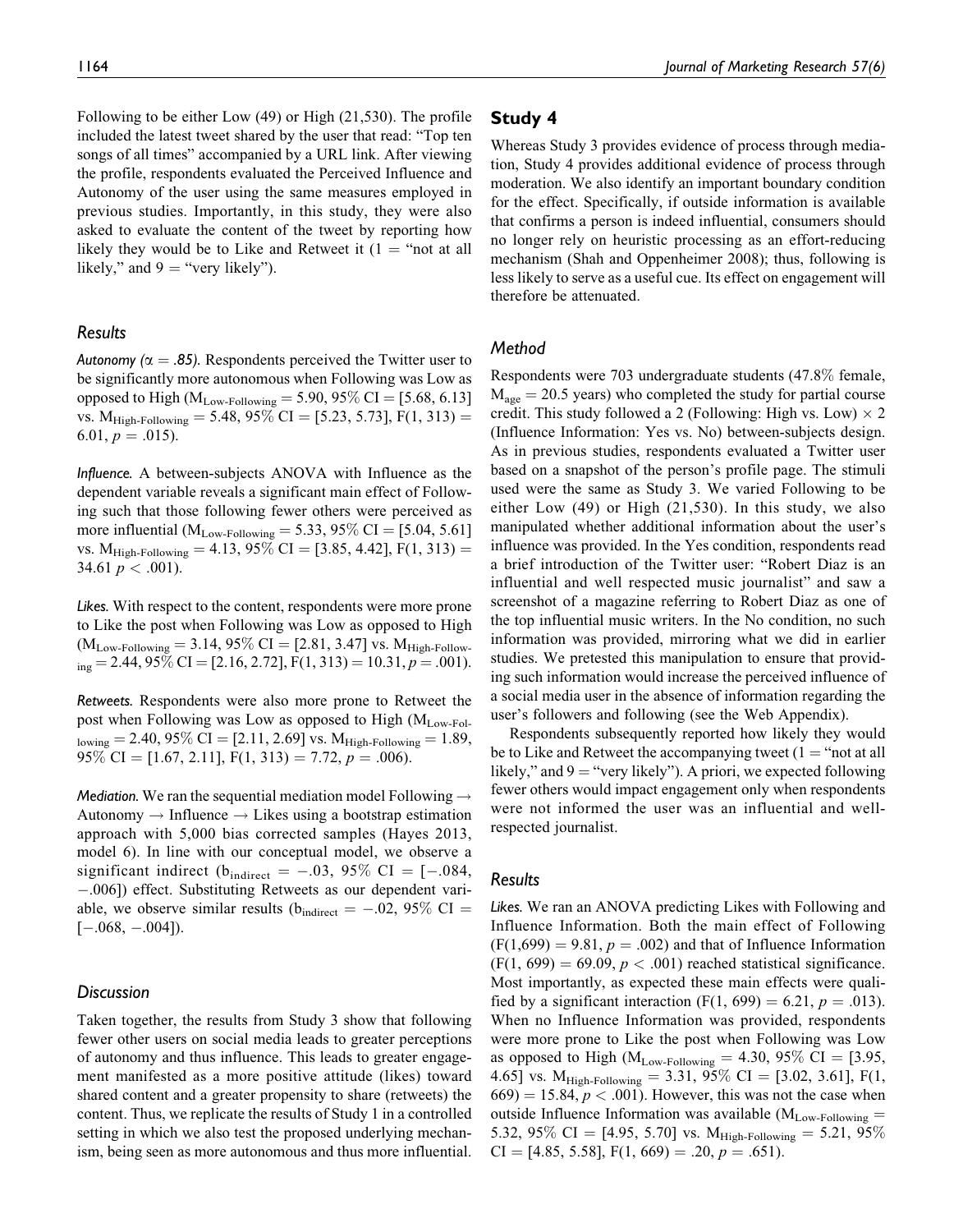*Retweets.* We observed similar results with Retweet as the dependent variable. Again, the main effects of Following  $(F(1, 699) = 4.68, p = .031)$  and that of Influence Information  $(F(1, 699) = 43.75, p < .001)$  were qualified by a significant interaction (F(1, 699) = 8.88,  $p = .003$ ). When no Influence Information was provided, respondents were more prone to Retweet the post when Following was Low as opposed to High  $(M_{Low\text{-}Following} = 3.61, 95\% \text{ CI} = [3.28, 3.95] \text{ vs. } M_{High\text{-}Follow-}$  $_{\text{ing}}$  = 2.70, 95\% CI = [2.44, 2.97], F(1, 699) = 13.25, p < .001). This was not the case when Influence Information was available ( $M_{Low\text{-}Following} = 4.26, 95\% \text{ CI} = [3.86, 4.65] \text{ vs. } M_{High\text{-}}$  $_{\text{Following}}$  = 4.40, 95\% CI = [4.02, 4.78], F(1,699) = .33,  $p = .564$ ).

## *Discussion*

The results of Study 4 provide evidence that engagement is higher for social media users who follow fewer others, but only when following serves as a cue for influence. They are also consistent with the opinion of Rogers and Cartano (1962), who point out that the perception of being influential can affects others' behavioral responses, thus resulting in actual influence.

# **Study 5**

We designed Study 5 to test the effect of following on other users' engagement in a more behaviorally consequential manner. In this study, we focus on a different measure of engagement: click-through. We gave respondents the opportunity to actually click on a link posted by a social media user and spend time exploring a list of personally recommended restaurants. We thus tested whether click-through rates vary as a function of following.

## *Method*

Respondents were 256 undergraduate students (47.7% female,  $M_{\text{age}} = 20.0$  years) who completed the study for partial course credit. As in earlier studies, respondents evaluated a Twitter user based on a snapshot of the person's profile page. The number of Followers (15,457), Tweets (7,835), and Likes (916) remained constant across conditions. We varied Following to be either Low (49) or High (21,530). The profile included the following content, displayed as the latest tweet shared by the user: "This is my list of 10 new restaurants to try in LA" together with a URL link. We expected this content to have the potential to elicit participants' interest because it was relevant to the city they lived in (and many had recently just moved to).

Respondents first rated the perceived Influence of the Twitter user. Next, they were asked whether they wanted to click on the link provided in the tweet to review the restaurants recommended by the user or move to an unrelated task. Those who clicked the link were redirected to a list of ten (actual) new restaurants drawn from a popular food magazine. We expected respondents in the Low condition to show a greater interest in the restaurant recommendation made by the Twitter user (perceived as more influential) and therefore be more likely to click on the link.

## *Results*

*Influence.* A between-subjects ANOVA with perceived Influence as the dependent variable reveals a significant main effect of Following ( $M_{Low\text{-}Following} = 5.77, 95\% \text{ CI} = [5.46, 6.07] \text{ vs.}$  $M_{High\text{-}Following} = 4.53, 95\% \text{ CI} = [4.22, 4.84], F(1, 254) =$ 31.56,  $p < .001$ ).

*Click.* As anticipated, significantly more respondents chose to click on the link in the Low Following condition than in the High Following condition (53.9% vs. 40.6%, respectively,  $\chi^2$  (1, 255) = 4.53, p = .033).

*Mediation.* We ran the mediation model Following  $\rightarrow$  Influence  $\rightarrow$  Click using a bootstrap estimation approach with 5,000 bias corrected samples (Hayes 2013, model 4) and observed a significant indirect effect ( $b_{indirect} = -.23, 95\% \text{ CI} = [-.475,$ -.049]).

#### *Discussion*

Study 5 replicates previous findings that following on social media can affect how others perceive someone and, in turn, impact engagement with the content they share. Importantly, this study reinforces the external validity of our findings and extends Study 1 by showing in a well-controlled laboratory setting that this simple cue of influence can affect consequential behavior, namely clicking on a link to view additional content suggested by the focal user. Intuitively, one might expect someone following more users to be able to draw information from more sources, leading them to be viewed as more knowledgeable and making it more worthwhile to attend to their posts. Study 5 suggests this is not necessarily the case.

# **General Discussion**

Marketers are increasingly seeding information about their products and brands through individuals deemed to be influential on social media (i.e., influencers). Thus, practitioners and researchers alike have expressed interest in identifying what makes a social media user more (or less) influential (Van den Bulte 2010). This question is especially relevant as marketers shift from relying on internationally known celebrities, those with millions of followers, to micro influencers, online personalities with fewer, but presumably more loyal, followers (Main 2017). Choosing among the myriad of micro influencers available is not easy, and a key question remains: What makes an influencer more or less likely to affect the behavior of his/her followers? We find that, holding a user's number of followers constant, an important indicator of this individual's online influence is the number of individuals this person chooses to follow.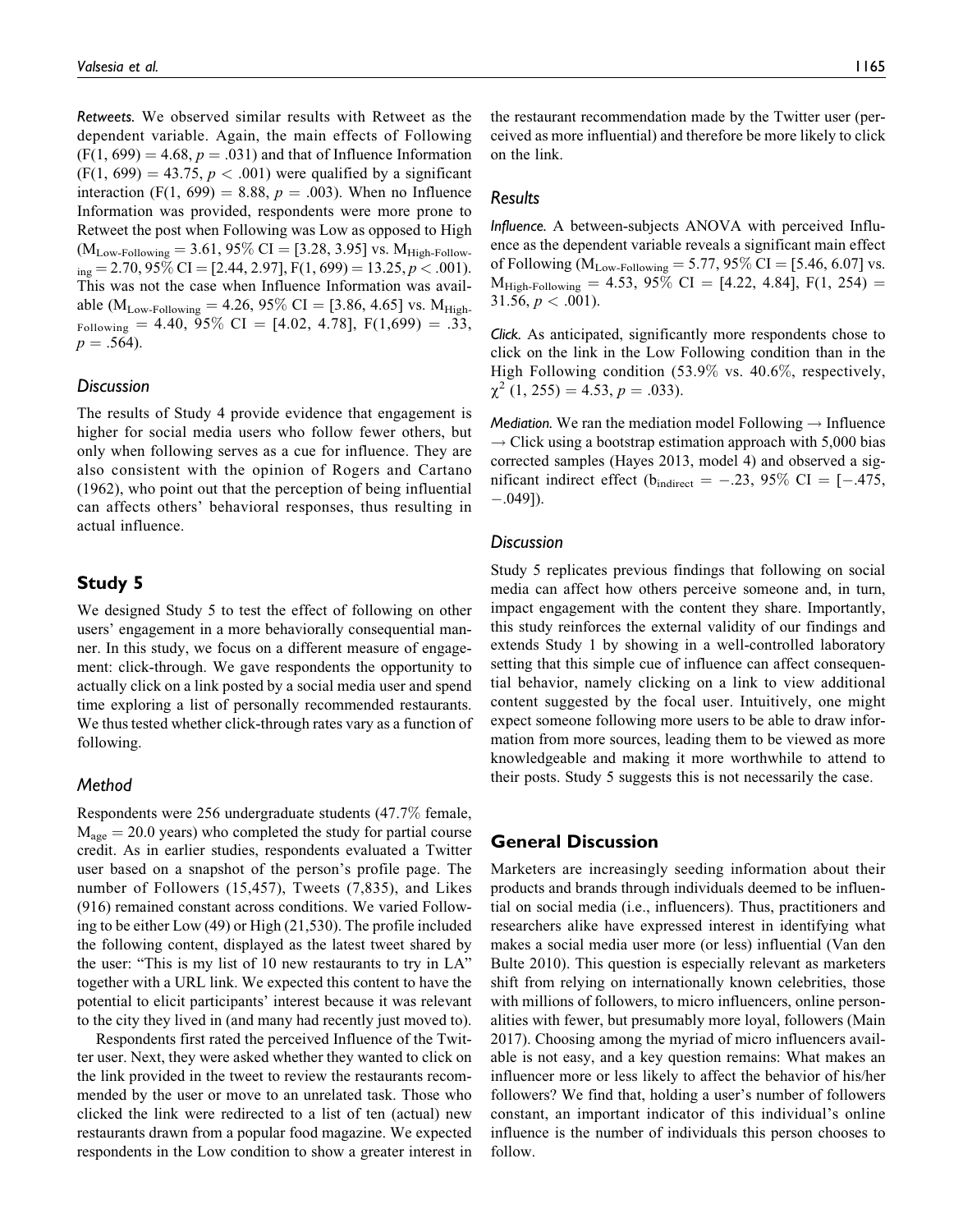Worth noting is that, in general, there is a correlation between the number of people a user follows and the number who follow that user. Reciprocity is a well-worn method of accumulating followers, so much so that Twitter has identified the practice of users following others solely to be followed in return and then employing algorithms to unfollow those followers. This practice offers anecdotal support for the central idea here that following fewer others is viewed more positively by others; otherwise, why go to such lengths to reduce the number one is following? Twitter has put a halt to the practice of bulk following, which has restored following few others as a more reliable (less corrupted) signal on that platform.

We acknowledge some limitations to this work worth mentioning, as they could provide interesting directions for future research. First, we varied followers and following without offering precise guidance regarding what constitutes a substantial enough number of followers for following to be impactful. In our studies, we tried to use numbers that reflect actual numbers from real-world data. The "right" numbers, we believe, are context dependent (e.g., depend on platform, topic category, influencer) and difficult to specify a priori with any degree of certainty. One can imagine, however, researchers in information systems attempting to address the question of the "right" numbers in various contexts using big data.

Moreover, by limiting our focus to following, we intentionally did not consider other potential drivers of perceptions of an influencer online. For instance, we did not explore the nature of the connections between users on a social network. We do not study whether the accounts one follows and the accounts that follow a user matter at the time of inferring one's influence, or whether disclosing the identity of these accounts would affect one's perceptions. While two social media users may have the same number of followers, who those followers are, or who those users are choosing to follow (i.e., their network structures) may differ. This information is not transparent on a user's profile (it requires clicking on additional pages and scrolling) and is therefore less salient to others than simply the number of following and followers. Yet, we believe this information might also affect how a social media user is perceived and could be interesting to study in further research.

Randy Howell from our opening example is a veteran of the Bassmaster Tour and the 2014 Bassmaster Classic Champion, and specializes in shallow-water fishing. Mark Zona is cohost of the Bassmaster Elite Series on ESPN2. Each presumably has his own writing style and other idiosyncratic characteristics that differentiate him. How much weight do followers give to their accolades and other information? These factors are specific to the context of bass fishing, and our goal was to instead try to identify a cue that applies more generally. However, a richer model using language analysis and machine learning may one day incorporate all of this information.

Looking at the downstream consequence of influence perceptions studied in this work, we should also stress that perceived influence is only one factor expected to affect engagement. While we find following affects perceived autonomy and in turn perceived influence, we consider the mechanism we unveiled as contributing to the effect of following on engagement and not necessarily explaining it completely. It is possible following can work as a cue for other user characteristics not ruled out in this work, which might be worth exploring in future research.

Abstracting away from following and followers, one might reframe our investigation in terms of numbers of sources and receivers of information. One can judge a person by the number of receivers who subscribe to the information they provide as well as by the number of sources they rely on for their information. We believe more work could be done examining the effect of number of sources on receivers' responses outside of social media per se. The broader question of how many sources an information provider should draw from—and the impact that number has on the perceptions of those who receive information from the provider—is much broader than what we have done here and worthy of more investigation. While one could argue more sources are better, our results suggest that this intuition does not always hold true.

#### **Author Contributions**

The authors contributed equally and are listed in reverse alphabetical order.

#### **Associate Editor**

Donald Lehmann

#### **Declaration of Conflicting Interests**

The author(s) declared no potential conflicts of interest with respect to the research, authorship, and/or publication of this article.

#### **Funding**

The author(s) received no financial support for the research, authorship, and/or publication of this article.

#### **References**

- Aral, Sinan (2011), "Identifying Social Influence: A Comment on Opinion Leadership and Social Contagion in New Product Diffusion," Marketing Science, 30 (2), 217–23.
- Aral, Sinan and Dylan Walker (2012), "Identifying Influential and Susceptible Members of Social Networks," Science, 337 (6092), 337–41.
- Baer, Robert, Steve Hinckle, Karen Smith, and Marsha Fenton (1980), "Reactance as a Function of Actual versus Projected Autonomy," Journal of Personality and Social Psychology, 38 (3), 416–22.
- Barker, Shane (2017), "Using Micro-Influencers to Successfully Promote Your Brand," Forbes, (September 29), [https://www.forbes.](https://www.forbes.com/sites/forbescoachescouncil/2017/09/29/using-micro-influencers-to-successfully-promote-your-brand/#4f0aa2971763) [com/sites/forbescoachescouncil/2017/09/29/using-micro-influen](https://www.forbes.com/sites/forbescoachescouncil/2017/09/29/using-micro-influencers-to-successfully-promote-your-brand/#4f0aa2971763) [cers-to-successfully-promote-your-brand/#4f0aa2971763.](https://www.forbes.com/sites/forbescoachescouncil/2017/09/29/using-micro-influencers-to-successfully-promote-your-brand/#4f0aa2971763)
- Bellezza, Silvia, Francesca Gino, and Anat Keinan (2014), "The Red Sneakers Effect: Inferring Status and Competence from Signals of Nonconformity," Journal of Consumer Research, 41 (1), 35–54.
- Berger, Jonah and Alixandra Barasch, (2018), "A Candid Advantage? The Social Benefits of Candid Photos," Social Psychological and Personality Science, 9 (8), 1010-16.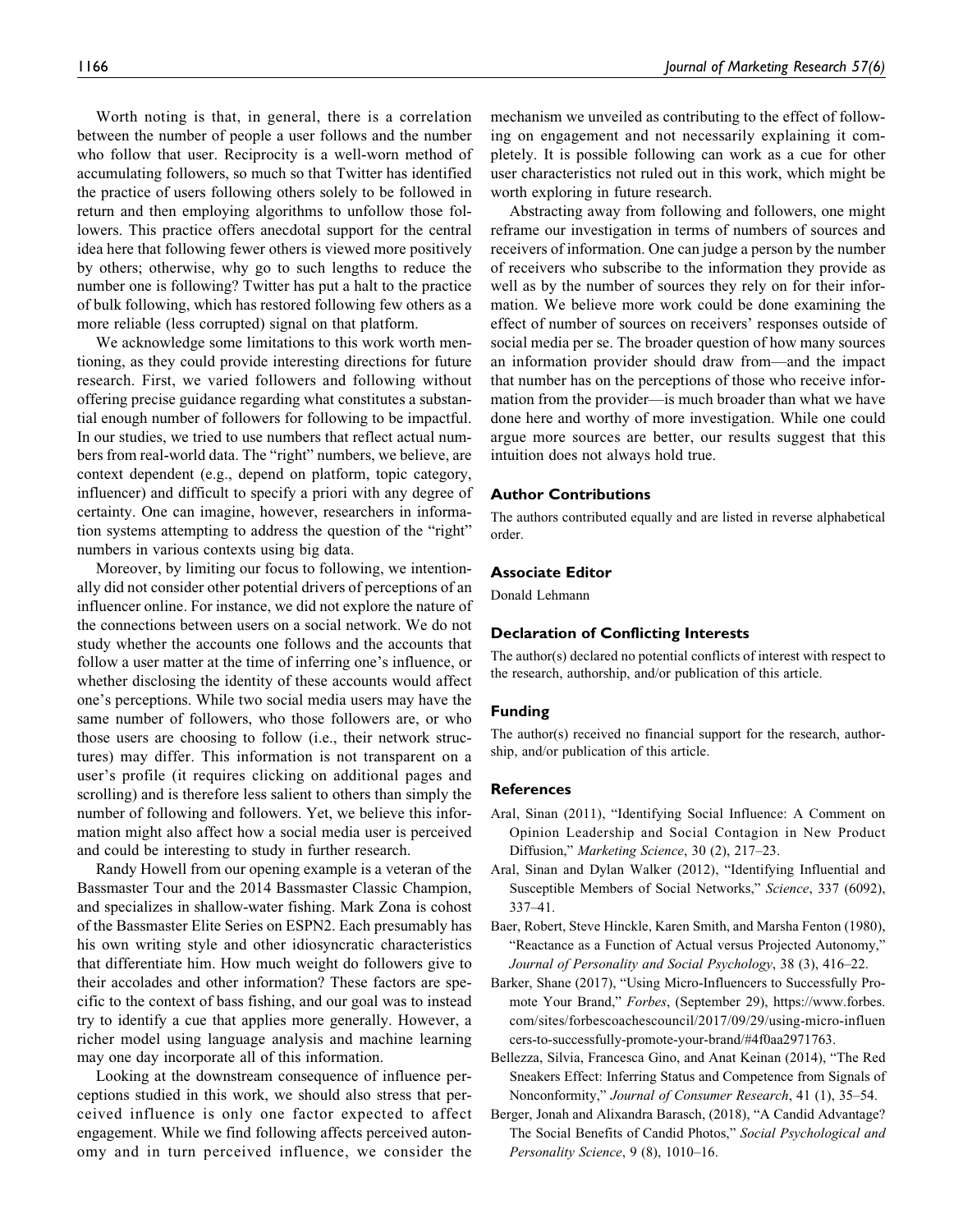- Berger, Jonah and Katherine L. Milkman (2012), "What Makes Online Content Viral?" Journal of Marketing Research, 49 (2), 192–205.
- Brehm, Jack W. (1993), Control Motivation and Social Cognition. New York: Springer.
- Brown, Duncan and Nick Hayes (2008), Influencer Marketing: Who Really Influences Your Customers. Oxford, UK: Butterworth-Heinemann.
- Childers, Terry L, (1986), "Assessment of the Psychometric Properties of an Opinion Leadership Scale," Journal of Marketing Research, 23 (2), 184–88.
- Deci, Edward L. and Richard M. Ryan (1985), Intrinsic Motivation and Self-Determination in Human Behavior. New York: Plenum.
- Deci, Edward L. and Richard M. Ryan (2000), "Self-Determination Theory and the Facilitation of Intrinsic Motivation, Social Development, and Well-Being," American Psychologist, 55 (1), 68–78.
- Deci, Edward L. and Richard M. Ryan (2001), "Questionnaires: Basic Psychological Needs Scales," Accessed July 30, 2019, [http://self](http://selfdeterminationtheory.org/%20questionnaires) [determinationtheory.org/questionnaires.](http://selfdeterminationtheory.org/%20questionnaires)
- Dworkin, Gerald (1988), The Theory and Practice of Autonomy. Cambridge, UK: Cambridge University Press.
- Engel, James F., David T. Kollat, and Roger D. Blackwell (1968), Consumer Behavior. New York: Holt, Rinehart and Winston, Inc, 391–93.
- Flynn, Leisa Reinecke, Ronald E. Goldsmith, and Jacqueline K. Eastman (1996), "Opinion Leaders and Opinion Seekers: Two New Measurement Scales," Journal of the Academy of Marketing Science, 24 (2), 137–47.
- Friedman, Vanessa (2017), "Influencers Run into Consequences," Fashion & Style, The New York Times (New York Edition), (May 10), page D2, [https://www.nytimes.com/2017/05/10/fashion/ken](https://www.nytimes.com/2017/05/10/fashion/kendall-jenner-fyre-festival-pepsi-bella-hadid-influencers.html) [dall-jenner-fyre-festival-pepsi-bella-hadid-influencers.html.](https://www.nytimes.com/2017/05/10/fashion/kendall-jenner-fyre-festival-pepsi-bella-hadid-influencers.html)
- Goldsmith, Ronald E. and Charles F. Hofacker (1991), "Measuring Consumer Innovativeness," Journal of the Academy of Marketing Science, 19 (3), 209-21.
- Grewal, Lauren and Andrew T. Stephen (2019), "In Mobile We Trust: The Effects of Mobile Versus Nonmobile Reviews on Consumer Purchase Intentions," Journal of Marketing Research 56 (5), 791–808. doi: 10.1177/0022243719834514.
- Grewal, Rajdeep, Raj Mehta, and Frank R. Kardes (2000), "The Role of the Social-Identity Function of Attitudes in Consumer Innovativeness and Opinion Leadership," Journal of Economic Psychol $ogy, 21 (3), 233 - 52.$
- Hayes, Andrew F. (2013), Introduction to Mediation, Moderation, and Conditional Process Analysis: A Regression-Based Approach. New York: Guilford Press.
- Heine, Christopher (2016), "Selena Gomez's Social Media Posts Are Evidently Worth \$550,000 Apiece," Adweek, Digital (July 19), [http://www.adweek.com/digital/selena-gomezs-social-media](http://www.adweek.com/digital/selena-gomezs-social-media-posts-are-evidently-worth-550000-apiece-172552/)[posts-are-evidently-worth-550000-apiece-172552/.](http://www.adweek.com/digital/selena-gomezs-social-media-posts-are-evidently-worth-550000-apiece-172552/)
- Hinz, Oliver, Bernd Skiera, Christian Barrot, and Jan U. Becker (2011), "Seeding Strategies for Viral Marketing: An Empirical Comparison," Journal of Marketing, 75 (6), 55–71.
- Huber, Joel, and John McCann (1982) "The impact of inferential beliefs on product evaluations," Journal of Marketing Research, 19 (3), 324–33.
- Iyengar, Raghuram, Christophe Van den Bulte, and Thomas W. Valente (2011), "Opinion Leadership and Social Contagion in New Product Diffusion," Marketing Science, 30 (2), 195–212.
- Jaccard, James, Choi C. Wan, and Robert Turrisi (1990), "The Detection and Interpretation of Interaction Effects Between Continuous Variables in Multiple Regression," Multivariate Behavioral Research, 25 (4), 467–78.
- Jacoby, Jacob (1974), "The Construct Validity of Opinion Leadership," The Public Opinion Quarterly, 38 (1), 81–89.
- Jang, Jin Yea, Kyungsik Han, and Dongwon Lee (2015), "No Reciprocity in Liking Photos: Analyzing Like Activities in Instagram," in Proceedings of the 26th ACM Conference on Hypertext & Social Media, New York: Association for Computing Machinery, 273–82.
- Jetten, Jolanda, Matthew J. Hornsey, and Inmaculada Adarves-Yorno (2006), "When Group Members Admit to Being Conformist: The Role of Relative Intragroup Status in Conformity Self-Reports," Personality and Social Psychology Bulletin, 32 (2), 162–73.
- Katz, Elihu and Paul F. Lazarsfeld (1955), Personal Influence. Glencoe, IL: The Free Press.
- Keller, Edward and Jonathan Berry (2003), The Influentials: One American in Ten Tells the Other Nine How to Vote, Where to Eat, and What to Buy. New York: Simon and Schuster.
- King, Charles W. and John O. Summers (1970), "Overlap of Opinion Leadership Across Consumer Product Categories," Journal of Marketing Research, 7 (1), 43–50.
- Kopller, Karlfritz (1984), Opinion Leaders. Hamburg: Heinrich Bauer Verlag.
- Li, Xueni, Kimmy Wa Chan, and Sara Kim (2018), "Service with Emoticons: How Customers Interpret Employee Use of Emoticons in Online Service Encounters," Journal of Consumer Research, 45 (5), 973–87.
- Libai, Barak, Eitan Muller, and Renana Peres (2013), "Decomposing the Value of Word-of-Mouth Seeding Programs: Acceleration Versus Expansion," Journal of Marketing Research, 50 (2), 161–76.
- Main, Sami (2017), "Micro-Influencers Are More Effective with Marketing Campaigns than Highly Popular Accounts," Adweek, (March 30), [http://www.adweek.com/digital/micro-influencers](http://www.adweek.com/digital/micro-influencers-are-more-effective-with-marketing-campaigns-than-highly-popular-accounts/)[are-more-effective-with-marketing-campaigns-than-highly-popu](http://www.adweek.com/digital/micro-influencers-are-more-effective-with-marketing-campaigns-than-highly-popular-accounts/) [lar-accounts/](http://www.adweek.com/digital/micro-influencers-are-more-effective-with-marketing-campaigns-than-highly-popular-accounts/).
- Marcus, Alan S. and Raymond A. Bauer (1964), "Yes: There Are Generalized Opinion Leaders," The Public Opinion Quarterly, 28 (4), 628–32.
- Markus, Hazel Rose and Barry Schwartz (2010), "Does Choice Mean Freedom and Well-Being?" Journal of Consumer Research, 37 (2), 344–55.
- Merton Robert, K. (1968), "Patterns of Influence: Local and Cosmopolitan Influentials," in Social Theory and Social Structure, Robert K. Merton, ed. New York: Free Press, 441–74.
- Momtaz, Niyoosha Jafari, Abdollah Aghaie, and Somayeh Alizadeh (2011), "Identifying Opinion Leaders for Marketing by Analyzing Online Social Networks," International Journal of Virtual Communities and Social Networking, 3 (1), 43–59.
- Muller, Eitan and Renana Peres (2019), "The Effect of Social Networks Structure on Innovation Performance: A Review and